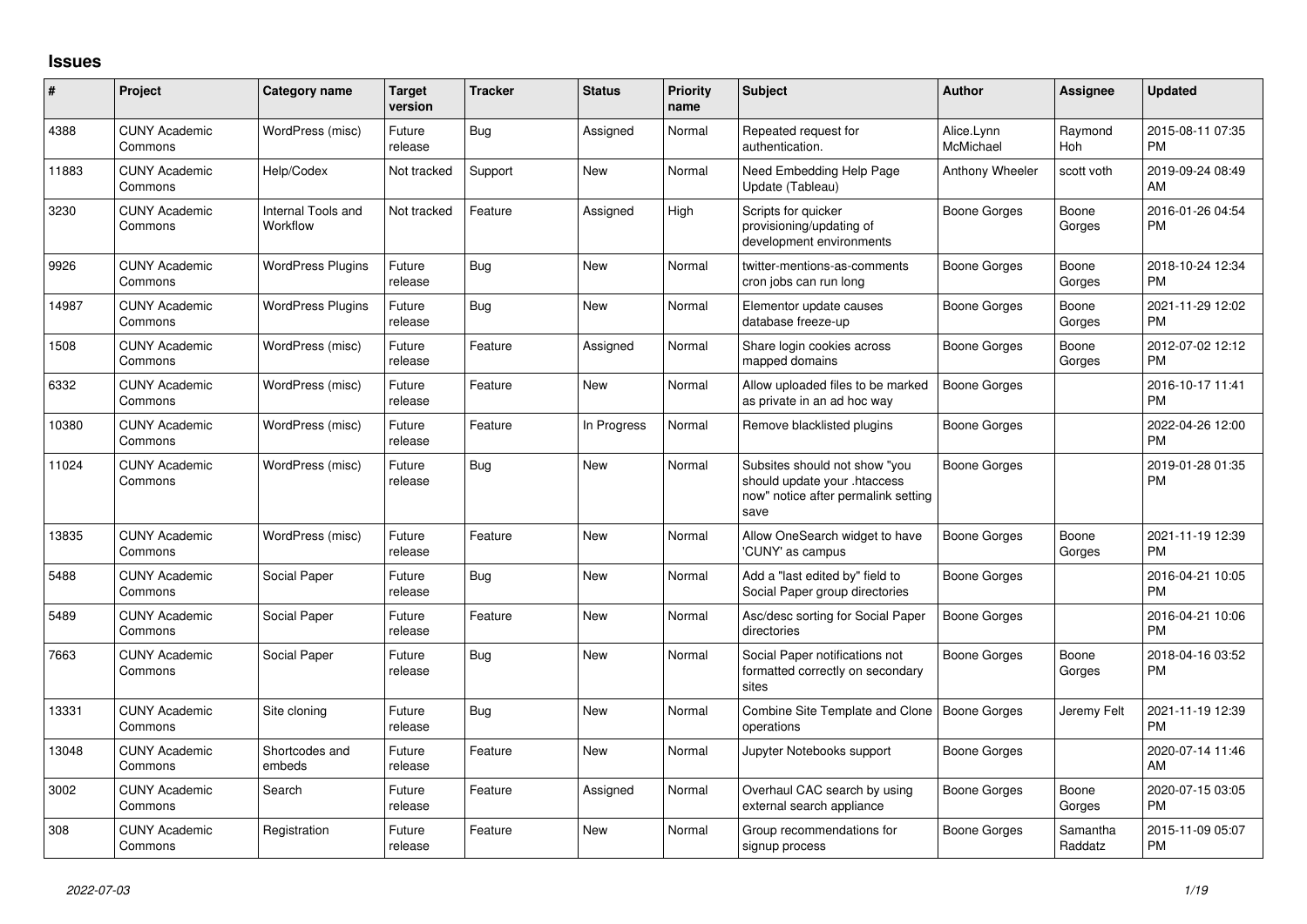| #     | Project                         | <b>Category name</b>           | <b>Target</b><br>version | <b>Tracker</b> | <b>Status</b>        | Priority<br>name | <b>Subject</b>                                                                             | Author              | <b>Assignee</b> | <b>Updated</b>                |
|-------|---------------------------------|--------------------------------|--------------------------|----------------|----------------------|------------------|--------------------------------------------------------------------------------------------|---------------------|-----------------|-------------------------------|
| 11945 | <b>CUNY Academic</b><br>Commons | Reckoning                      | Future<br>release        | Feature        | Reporter<br>Feedback | Normal           | Add Comments bubble to<br>Reckoning views                                                  | <b>Boone Gorges</b> | Boone<br>Gorges | 2019-11-12 05:14<br><b>PM</b> |
| 2832  | <b>CUNY Academic</b><br>Commons | <b>Public Portfolio</b>        | Future<br>release        | Feature        | Assigned             | Normal           | Improve interface for (not)<br>auto-linking profile fields                                 | <b>Boone Gorges</b> | Chris Stein     | 2015-01-05 08:52<br><b>PM</b> |
| 14184 | <b>CUNY Academic</b><br>Commons | <b>Public Portfolio</b>        | Future<br>release        | Feature        | New                  | Normal           | Centralized mechanism for storing<br>Campus affiliations                                   | <b>Boone Gorges</b> | Boone<br>Gorges | 2022-01-04 11:35<br>AM        |
| 10794 | <b>CUNY Academic</b><br>Commons | Performance                    | Not tracked              | <b>Bug</b>     | New                  | Normal           | Memcached connection<br>occasionally breaks                                                | <b>Boone Gorges</b> | Boone<br>Gorges | 2018-12-06 03:30<br><b>PM</b> |
| 3330  | <b>CUNY Academic</b><br>Commons | My Commons                     | Future<br>release        | Feature        | Assigned             | Normal           | "Commons Information" tool                                                                 | <b>Boone Gorges</b> | Chris Stein     | 2014-09-22 08:46<br><b>PM</b> |
| 5234  | <b>CUNY Academic</b><br>Commons | Membership                     | Future<br>release        | Feature        | Assigned             | Normal           | Write Unconfirmed patch for WP                                                             | <b>Boone Gorges</b> | Boone<br>Gorges | 2016-10-24 11:18<br>AM        |
| 13891 | <b>CUNY Academic</b><br>Commons | Internal Tools and<br>Workflow | 2.1.0                    | Feature        | New                  | Normal           | Migrate automated linting to<br>GitHub Actions                                             | Boone Gorges        | Jeremy Felt     | 2022-06-29 11:13<br>AM        |
| 15194 | <b>CUNY Academic</b><br>Commons | Internal Tools and<br>Workflow | 2.1.0                    | Feature        | New                  | Normal           | PHPCS sniff for un-restored<br>switch_to_blog() calls                                      | <b>Boone Gorges</b> | Jeremy Felt     | 2022-05-26 10:45<br>AM        |
| 10580 | <b>CUNY Academic</b><br>Commons | Information<br>Architecture    | Future<br>release        | Design/UX      | New                  | Normal           | Primary nav item review                                                                    | <b>Boone Gorges</b> | Sara Cannon     | 2022-06-28 01:29<br><b>PM</b> |
| 14309 | <b>CUNY Academic</b><br>Commons | Group Library                  | Future<br>release        | Feature        | New                  | Normal           | Better handling of<br>bp_group_document file download<br>attempts when file is not present | <b>Boone Gorges</b> | Boone<br>Gorges | 2021-11-19 12:28<br>PM        |
| 3192  | <b>CUNY Academic</b><br>Commons | Group Forums                   | Future<br>release        | Feature        | Assigned             | Normal           | Customizable forum views for<br>bbPress 2.x group forums                                   | Boone Gorges        | Raymond<br>Hoh  | 2015-11-09 12:47<br><b>PM</b> |
| 3193  | <b>CUNY Academic</b><br>Commons | Group Forums                   | Future<br>release        | Feature        | Assigned             | Normal           | bbPress 2.x dynamic roles and<br><b>RBE</b>                                                | Boone Gorges        | Boone<br>Gorges | 2014-09-30 01:30<br><b>PM</b> |
| 13358 | <b>CUNY Academic</b><br>Commons | Group Forums                   | Future<br>release        | Feature        | <b>New</b>           | Normal           | Improved UI for group forum<br>threading settings                                          | Boone Gorges        | Raymond<br>Hoh  | 2021-11-19 12:27<br><b>PM</b> |
| 11834 | <b>CUNY Academic</b><br>Commons | <b>Group Files</b>             | Future<br>release        | Feature        | New                  | Normal           | Improved tools for managing<br>group file folders                                          | <b>Boone Gorges</b> | Sonja Leix      | 2019-09-06 03:55<br><b>PM</b> |
| 12091 | <b>CUNY Academic</b><br>Commons | <b>Group Files</b>             | Future<br>release        | Feature        | New                  | Normal           | Improved pre-upload file validation<br>for bp-group-documents                              | <b>Boone Gorges</b> | Boone<br>Gorges | 2019-11-14 01:21<br><b>PM</b> |
| 3580  | <b>CUNY Academic</b><br>Commons | Group Blogs                    | Future<br>release        | Feature        | New                  | Normal           | Multiple blogs per group                                                                   | <b>Boone Gorges</b> | Boone<br>Gorges | 2018-02-20 02:02<br><b>PM</b> |
| 4481  | <b>CUNY Academic</b><br>Commons | Events                         | Future<br>release        | Feature        | New                  | Normal           | Group admins/mods should have<br>the ability to unlink an event from<br>the group          | <b>Boone Gorges</b> | Boone<br>Gorges | 2017-04-24 03:53<br><b>PM</b> |
| 12042 | <b>CUNY Academic</b><br>Commons | <b>Email Notifications</b>     | Future<br>release        | Feature        | New                  | Normal           | Improved error logging for BPGES   Boone Gorges<br>send queue                              |                     | Boone<br>Gorges | 2021-11-19 12:25<br><b>PM</b> |
| 13466 | <b>CUNY Academic</b><br>Commons | Cavalcade                      | Future<br>release        | Feature        | New                  | Normal           | Automated cleanup for duplicate<br>Cavalcade tasks                                         | Boone Gorges        | Boone<br>Gorges | 2020-10-13 05:24<br><b>PM</b> |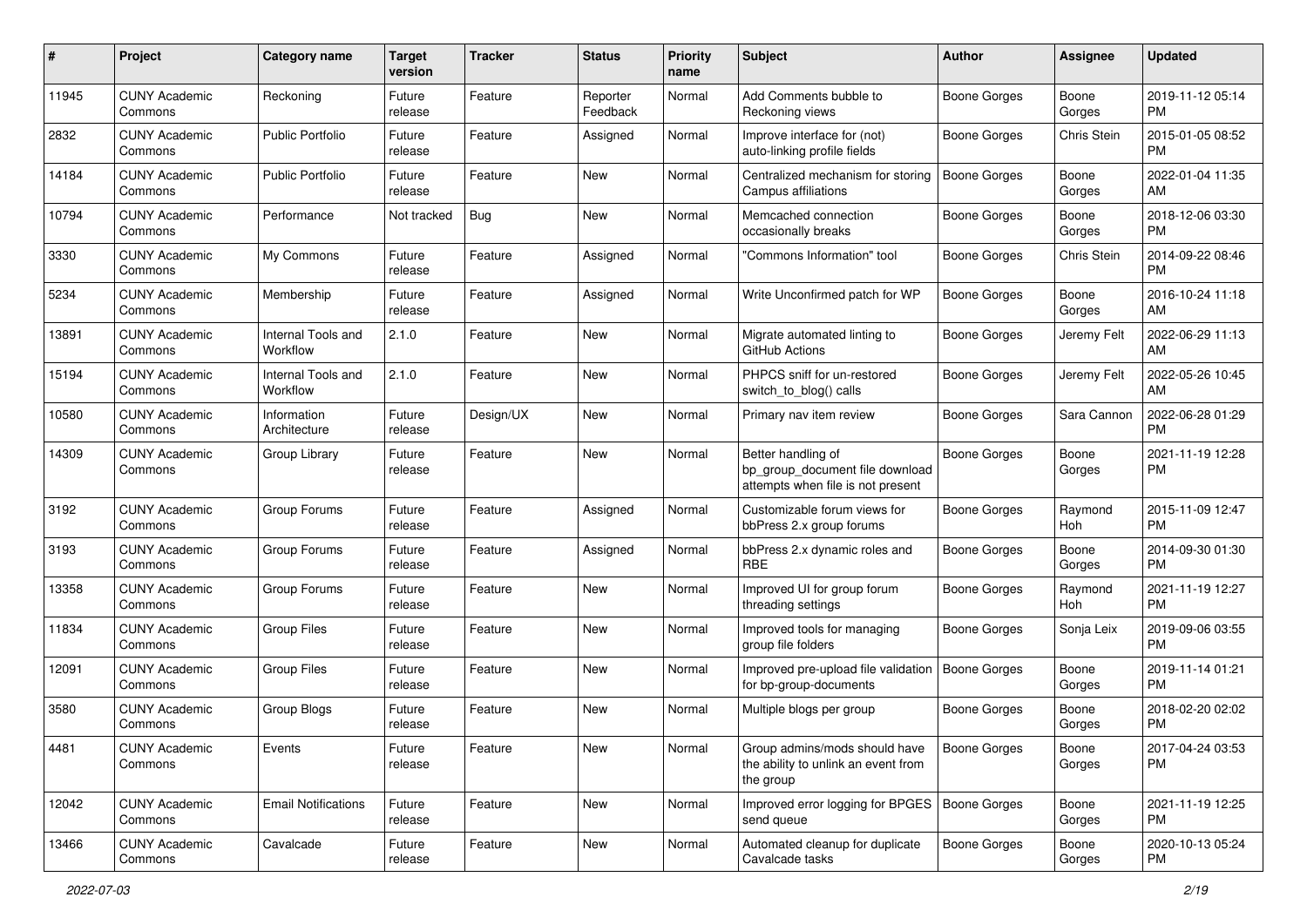| #     | <b>Project</b>                  | Category name            | <b>Target</b><br>version | <b>Tracker</b> | <b>Status</b> | <b>Priority</b><br>name | <b>Subject</b>                                                                            | <b>Author</b>       | Assignee          | <b>Updated</b>                |
|-------|---------------------------------|--------------------------|--------------------------|----------------|---------------|-------------------------|-------------------------------------------------------------------------------------------|---------------------|-------------------|-------------------------------|
| 618   | <b>CUNY Academic</b><br>Commons | <b>BuddyPress Docs</b>   | Future<br>release        | Feature        | Assigned      | Normal                  | <b>BuddyPress Docs: export formats</b>                                                    | <b>Boone Gorges</b> | Boone<br>Gorges   | 2015-11-09 05:38<br><b>PM</b> |
| 1422  | <b>CUNY Academic</b><br>Commons | <b>BuddyPress Docs</b>   | Future<br>release        | Feature        | Assigned      | Normal                  | Make "created Doc" activity icons<br>non-mini                                             | <b>Boone Gorges</b> | Boone<br>Gorges   | 2015-11-09 05:48<br><b>PM</b> |
| 1744  | <b>CUNY Academic</b><br>Commons | <b>BuddyPress Docs</b>   | Future<br>release        | Feature        | Assigned      | Normal                  | Spreadsheet-style Docs                                                                    | Boone Gorges        | Boone<br>Gorges   | 2015-11-09 06:13<br><b>PM</b> |
| 4635  | <b>CUNY Academic</b><br>Commons | Authentication           | Future<br>release        | Feature        | <b>New</b>    | Normal                  | Allow non-WP authentication                                                               | Boone Gorges        | Sonja Leix        | 2019-03-01 02:05<br><b>PM</b> |
| 9720  | <b>CUNY Academic</b><br>Commons | Authentication           | Future<br>release        | Feature        | New           | Normal                  | The Commons should be an<br>oAuth provider                                                | Boone Gorges        |                   | 2019-03-01 02:04<br><b>PM</b> |
| 7022  | <b>CUNY Academic</b><br>Commons | Announcements            | Future<br>release        | Bug            | New           | Normal                  | Sitewide announcements should<br>be displayed on, and dismissable<br>from, mapped domains | Boone Gorges        | Boone<br>Gorges   | 2018-03-22 10:18<br>AM        |
| 11392 | <b>CUNY Academic</b><br>Commons |                          | Future<br>release        | <b>Bug</b>     | <b>New</b>    | Normal                  | Migrate users away from<br><b>StatPress</b>                                               | Boone Gorges        |                   | 2019-04-23 03:53<br><b>PM</b> |
| 11517 | <b>CUNY Academic</b><br>Commons |                          | Not tracked              | Feature        | Assigned      | Normal                  | wp-accessibility plugin should not<br>strip 'target="_blank" by default                   | Boone Gorges        | Laurie Hurson     | 2019-09-24 09:57<br>AM        |
| 12436 | <b>CUNY Academic</b><br>Commons |                          | Not tracked              | Bug            | Assigned      | Normal                  | Nightly system downtime                                                                   | Boone Gorges        |                   | 2020-08-01 09:30<br>AM        |
| 12911 | <b>CUNY Academic</b><br>Commons |                          | Not tracked              | Feature        | <b>New</b>    | Normal                  | Block access to xmlrpc.php based<br>on User-Agent                                         | <b>Boone Gorges</b> | Boone<br>Gorges   | 2020-06-09 05:12<br><b>PM</b> |
| 15883 | <b>CUNY Academic</b><br>Commons |                          | 2.1.0                    | Feature        | New           | Normal                  | Release BPGES update                                                                      | Boone Gorges        | Boone<br>Gorges   | 2022-05-26 10:39<br>AM        |
| 16092 | <b>CUNY Academic</b><br>Commons |                          | Future<br>release        | Feature        | Hold          | Normal                  | Don't show main site in Site<br>search results                                            | Boone Gorges        | Boone<br>Gorges   | 2022-05-17 03:12<br><b>PM</b> |
| 3048  | <b>CUNY Academic</b><br>Commons | Public Portfolio         | Future<br>release        | Feature        | <b>New</b>    | Low                     | Images for rich text profile fields                                                       | Boone Gorges        | Boone<br>Gorges   | 2014-02-19 12:56<br><b>PM</b> |
| 1983  | <b>CUNY Academic</b><br>Commons | Home Page                | Future<br>release        | Feature        | Assigned      | Low                     | Media Library integration with<br>Featured Content plugin                                 | Boone Gorges        | Dominic<br>Giglio | 2014-03-17 10:34<br>AM        |
| 6749  | <b>CUNY Academic</b><br>Commons | Events                   | Future<br>release        | Bug            | New           | Low                     | BPEO iCal request can trigger<br>very large number of DB queries                          | Boone Gorges        | Raymond<br>Hoh    | 2016-11-15 10:09<br><b>PM</b> |
| 1165  | <b>CUNY Academic</b><br>Commons | <b>Email Invitations</b> | Future<br>release        | Feature        | Assigned      | Low                     | Allow saved lists of invitees under<br>Send Invites                                       | Boone Gorges        | Boone<br>Gorges   | 2015-11-09 06:03<br><b>PM</b> |
| 1166  | <b>CUNY Academic</b><br>Commons | <b>Email Invitations</b> | Future<br>release        | Feature        | <b>New</b>    | Low                     | Better organizational tools for Sent   Boone Gorges<br><b>Invites</b>                     |                     | Boone<br>Gorges   | 2015-11-09 06:02<br><b>PM</b> |
| 1167  | <b>CUNY Academic</b><br>Commons | <b>Email Invitations</b> | Future<br>release        | Feature        | New           | Low                     | Allow email invitations to be resent   Boone Gorges                                       |                     | Boone<br>Gorges   | 2015-11-12 12:53<br>AM        |
| 1417  | <b>CUNY Academic</b><br>Commons | <b>BuddyPress Docs</b>   | Future<br>release        | Feature        | Assigned      | Low                     | <b>Bulk actions for BuddyPress Docs</b>                                                   | Boone Gorges        | Boone<br>Gorges   | 2016-10-17 10:41<br><b>PM</b> |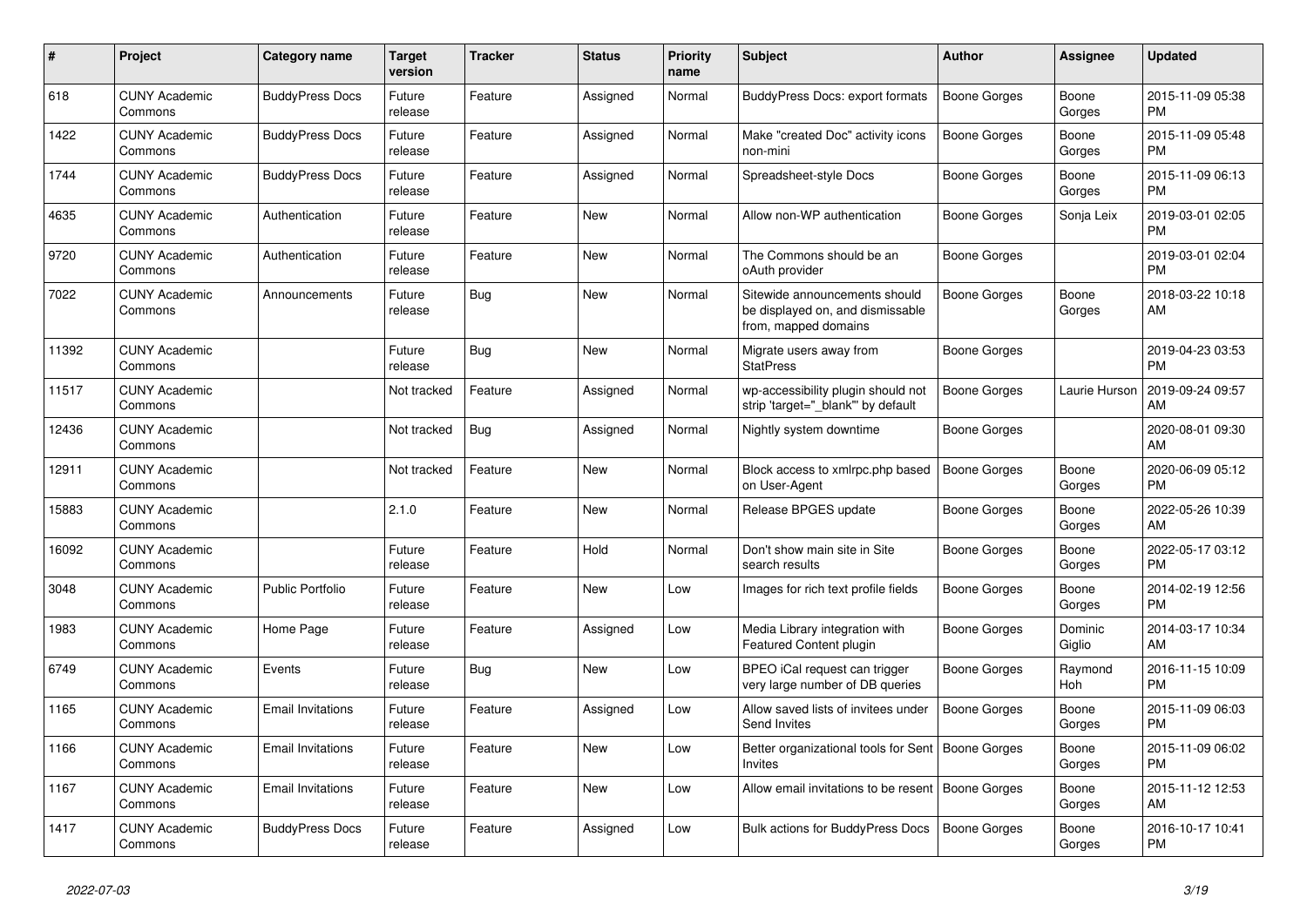| #     | <b>Project</b>                                                          | <b>Category name</b>     | <b>Target</b><br>version | <b>Tracker</b> | <b>Status</b>        | Priority<br>name | <b>Subject</b>                                                   | <b>Author</b>      | Assignee            | <b>Updated</b>                |
|-------|-------------------------------------------------------------------------|--------------------------|--------------------------|----------------|----------------------|------------------|------------------------------------------------------------------|--------------------|---------------------|-------------------------------|
| 1423  | <b>CUNY Academic</b><br>Commons                                         | BuddyPress (misc)        | Future<br>release        | Feature        | Assigned             | Low              | Show an avatar for pingback<br>comment activity items            | Boone Gorges       | <b>Tahir Butt</b>   | 2016-10-24 12:03<br><b>PM</b> |
| 1460  | <b>CUNY Academic</b><br>Commons                                         | Analytics                | Future<br>release        | Feature        | Assigned             | Normal           | <b>Update System Report</b>                                      | <b>Brian Foote</b> | Boone<br>Gorges     | 2015-11-09 06:13<br><b>PM</b> |
| 2881  | <b>CUNY Academic</b><br>Commons                                         | <b>Public Portfolio</b>  | Future<br>release        | Feature        | Assigned             | Normal           | Redesign the UX for Profiles                                     | Chris Stein        | Chris Stein         | 2016-10-13 12:45<br><b>PM</b> |
| 3565  | <b>CUNY Academic</b><br>Commons                                         | My Commons               | Not tracked              | Documentation  | New                  | Normal           | Load Newest inconsistencies                                      | Chris Stein        | scott voth          | 2015-11-09 01:16<br><b>PM</b> |
| 3059  | <b>CUNY Academic</b><br>Commons                                         | Group Forums             | Future<br>release        | Design/UX      | New                  | Normal           | Forum Post Permissable Content<br><b>Explanatory Text</b>        | Chris Stein        | Chris Stein         | 2015-04-02 11:27<br>AM        |
| 860   | <b>CUNY Academic</b><br>Commons                                         | Design                   | Future<br>release        | Design/UX      | Assigned             | Normal           | <b>Standardize Button Treatment</b><br><b>Across the Commons</b> | Chris Stein        | Chris Stein         | 2014-05-01 09:45<br>AM        |
| 2666  | <b>CUNY Academic</b><br>Commons                                         | About page               | Not tracked              | Documentation  | Assigned             | Normal           | <b>Update About Text</b>                                         | Chris Stein        | Luke Waltzer        | 2016-03-04 11:19<br>AM        |
| 13370 | <b>CUNY Academic</b><br>Commons                                         | Group Library            | Future<br>release        | Feature        | <b>New</b>           | Normal           | Library bulk deletion and folder<br>editing                      | Colin McDonald     | Boone<br>Gorges     | 2020-10-13 10:41<br>AM        |
| 13199 | <b>CUNY Academic</b><br>Commons                                         | Group Forums             | Future<br>release        | Feature        | New                  | Normal           | Favoring Groups over bbPress<br>plugin                           | Colin McDonald     | Colin<br>McDonald   | 2021-11-19 12:28<br><b>PM</b> |
| 15210 | <b>CUNY Academic</b><br>Commons                                         | Analytics                | Not tracked              | Design/UX      | New                  | Normal           | Google Analytics improvements                                    | Colin McDonald     | Boone<br>Gorges     | 2022-05-24 10:47<br>AM        |
| 9729  | <b>CUNY Academic</b><br>Commons                                         | <b>SEO</b>               | Not tracked              | Support        | <b>New</b>           | Normal           | 503 Errors showing on<br>newlaborforum.cuny.edu                  | Diane Krauthamer   | Raymond<br>Hoh      | 2018-05-22 04:48<br><b>PM</b> |
| 3615  | <b>CUNY Academic</b><br>Commons                                         | Redmine                  | Not tracked              | Feature        | New                  | Low              | Create Redmine issues via email                                  | Dominic Giglio     | Boone<br>Gorges     | 2017-11-16 11:36<br>AM        |
| 11968 | JustPublics@365<br>MediaCamp                                            |                          |                          | Feature        | New                  | Normal           | Nanoscience Retractable Display<br>Unit                          | Donald Cherry      | Bonnie<br>Eissner   | 2021-02-19 08:50<br>AM        |
| 12062 | AD/O365 Transition<br>from NonMatric to<br><b>Matriculated Students</b> |                          |                          | Feature        | In Progress          | Normal           | create solution and console<br>project                           | Emilio Rodriguez   | Emilio<br>Rodriguez | 2019-11-12 03:56<br><b>PM</b> |
| 13457 | <b>CUNY Academic</b><br>Commons                                         | Group Forums             | 2.0.3                    | <b>Bug</b>     | <b>New</b>           | High             | Forum post not sending<br>notifications                          | Filipa Calado      | Raymond<br>Hoh      | 2022-06-29 11:32<br>AM        |
| 11545 | <b>CUNY Academic</b><br>Commons                                         | <b>WordPress Plugins</b> | Not tracked              | Support        | <b>New</b>           | Normal           | Twitter searches in WordPress                                    | Gina Cherry        | Matt Gold           | 2019-09-23 01:03<br><b>PM</b> |
| 11649 | <b>CUNY Academic</b><br>Commons                                         | <b>WordPress Plugins</b> | 2.0.3                    | Bug            | In Progress          | Normal           | CC license displayed on every<br>page                            | Gina Cherry        | Raymond<br>Hoh      | 2022-06-29 11:32<br>AM        |
| 12004 | <b>CUNY Academic</b><br>Commons                                         |                          | Not tracked              | Support        | Reporter<br>Feedback | Normal           | Notifications for spam blog<br>comments                          | Gina Cherry        | Raymond<br>Hoh      | 2019-11-01 12:05<br><b>PM</b> |
| 14842 | <b>CUNY Academic</b><br>Commons                                         |                          | Not tracked              | Support        | Reporter<br>Feedback | Normal           | Question about widgets and block<br>editor                       | Gina Cherry        |                     | 2021-10-06 03:01<br><b>PM</b> |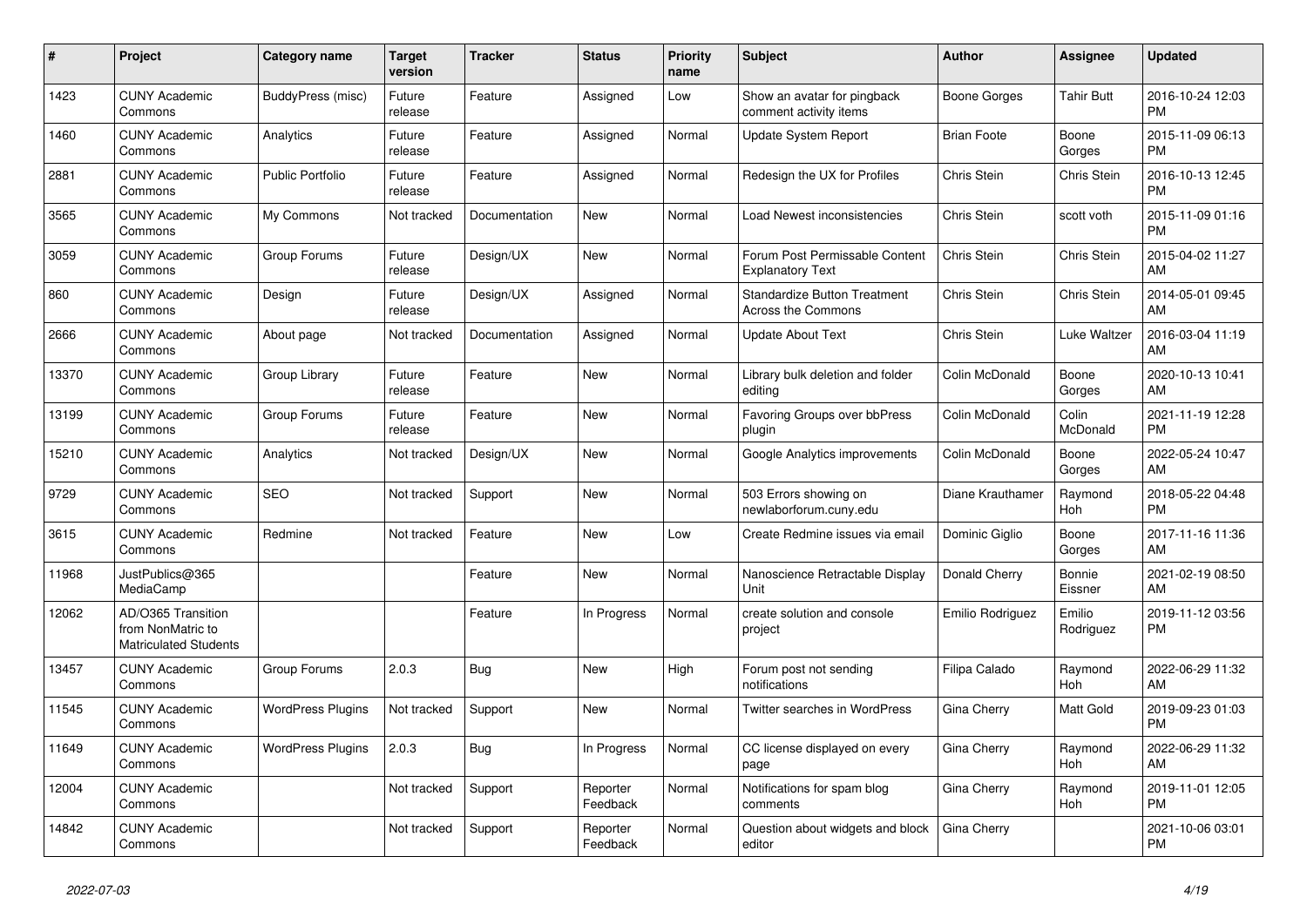| $\pmb{\sharp}$ | Project                         | <b>Category name</b>     | <b>Target</b><br>version | <b>Tracker</b> | <b>Status</b>        | Priority<br>name | <b>Subject</b>                                                               | <b>Author</b> | Assignee            | <b>Updated</b>                |
|----------------|---------------------------------|--------------------------|--------------------------|----------------|----------------------|------------------|------------------------------------------------------------------------------|---------------|---------------------|-------------------------------|
| 3473           | <b>CUNY Academic</b><br>Commons | <b>User Experience</b>   | Future<br>release        | Feature        | Assigned             | Normal           | Commons profile: Add help info<br>about "Positions" replacing "title"        | Keith Miyake  | Samantha<br>Raddatz | 2015-11-09 02:28<br><b>PM</b> |
| 6755           | <b>CUNY Academic</b><br>Commons | WordPress (misc)         | Future<br>release        | Bug            | New                  | Normal           | Cannot Deactivate Plugin                                                     | Laura Kane    |                     | 2016-11-16 01:12<br><b>PM</b> |
| 9289           | <b>CUNY Academic</b><br>Commons | <b>WordPress Plugins</b> | Future<br>release        | Bug            | Reporter<br>Feedback | Normal           | Email Users Plugin                                                           | Laurie Hurson | Boone<br>Gorges     | 2018-10-24 12:34<br><b>PM</b> |
| 11415          | <b>CUNY Academic</b><br>Commons | <b>WordPress Plugins</b> | Not tracked              | Bug            | Reporter<br>Feedback | Normal           | <b>Blog Subscriptions in Jetpack</b>                                         | Laurie Hurson |                     | 2019-05-14 10:34<br>AM        |
| 12121          | <b>CUNY Academic</b><br>Commons | <b>WordPress Plugins</b> | 2.0.3                    | Feature        | Reporter<br>Feedback | Normal           | Embedding H5P Iframes on<br><b>Commons Site</b>                              | Laurie Hurson | Boone<br>Gorges     | 2022-06-29 11:32<br>AM        |
| 11843          | <b>CUNY Academic</b><br>Commons | WordPress (misc)         | Future<br>release        | Design/UX      | New                  | Normal           | Tweaking the Gutenberg Editor<br>Interface                                   | Laurie Hurson |                     | 2022-04-26 12:00<br><b>PM</b> |
| 14787          | <b>CUNY Academic</b><br>Commons | Plugin Packages          | Future<br>release        | Feature        | <b>New</b>           | Normal           | Creating a "Design" plugin<br>package                                        | Laurie Hurson | scott voth          | 2022-04-27 04:56<br><b>PM</b> |
| 12446          | <b>CUNY Academic</b><br>Commons | Groups (misc)            | Future<br>release        | Feature        | Reporter<br>Feedback | Normal           | Toggle default site to group forum<br>posting                                | Laurie Hurson | Laurie Hurson       | 2020-03-10 11:57<br>AM        |
| 13650          | <b>CUNY Academic</b><br>Commons | Group Library            | Future<br>release        | Feature        | New                  | Normal           | Forum Attachments in Group<br>Library                                        | Laurie Hurson |                     | 2021-11-19 12:30<br><b>PM</b> |
| 16199          | <b>CUNY Academic</b><br>Commons | <b>Directories</b>       | 2.0.3                    | Bug            | New                  | Normal           | Removed "Semester" Filter from<br><b>Courses Directory</b>                   | Laurie Hurson | Boone<br>Gorges     | 2022-06-29 11:32<br>AM        |
| 11789          | <b>CUNY Academic</b><br>Commons | Courses                  | Future<br>release        | Feature        | <b>New</b>           | Normal           | Ability to remove item from<br>Courses list                                  | Laurie Hurson | Sonja Leix          | 2019-09-24 12:28<br><b>PM</b> |
| 12438          | <b>CUNY Academic</b><br>Commons | Courses                  | Not tracked              | <b>Bug</b>     | <b>New</b>           | Normal           | Site appearing twice                                                         | Laurie Hurson | Boone<br>Gorges     | 2020-02-18 01:34<br><b>PM</b> |
| 11131          | <b>CUNY Academic</b><br>Commons |                          | Future<br>release        | Feature        | Reporter<br>Feedback | Normal           | Image Annotation Plugins                                                     | Laurie Hurson |                     | 2019-02-26 11:33<br>AM        |
| 11879          | <b>CUNY Academic</b><br>Commons |                          | Not tracked              | Bug            | <b>New</b>           | Normal           | Hypothesis comments appearing<br>on multiple, different pdfs across<br>blogs | Laurie Hurson | Laurie Hurson       | 2019-09-19 02:39<br><b>PM</b> |
| 12328          | <b>CUNY Academic</b><br>Commons |                          | Not tracked              | Support        | <b>New</b>           | Normal           | Sign up Code for Non-CUNY<br>Faculty                                         | Laurie Hurson |                     | 2020-01-28 10:25<br>AM        |
| 12484          | <b>CUNY Academic</b><br>Commons |                          | Not tracked              | Support        | Reporter<br>Feedback | Normal           | Sign up Code for COIL Course<br>starting in March                            | Laurie Hurson | Matt Gold           | 2020-03-02 02:26<br><b>PM</b> |
| 14475          | <b>CUNY Academic</b><br>Commons |                          | Not tracked              | Publicity      | <b>New</b>           | Normal           | OER Showcase Page                                                            | Laurie Hurson | Laurie Hurson       | 2021-09-14 10:46<br>AM        |
| 14504          | <b>CUNY Academic</b><br>Commons |                          | Not tracked              | Publicity      | Reporter<br>Feedback | Normal           | Adding showcases to home page<br>menu                                        | Laurie Hurson | Boone<br>Gorges     | 2022-01-19 03:26<br><b>PM</b> |
| 14538          | <b>CUNY Academic</b><br>Commons |                          | Not tracked              | Support        | Reporter<br>Feedback | Normal           | <b>Weebly To Commons</b>                                                     | Laurie Hurson |                     | 2021-09-14 10:47<br>AM        |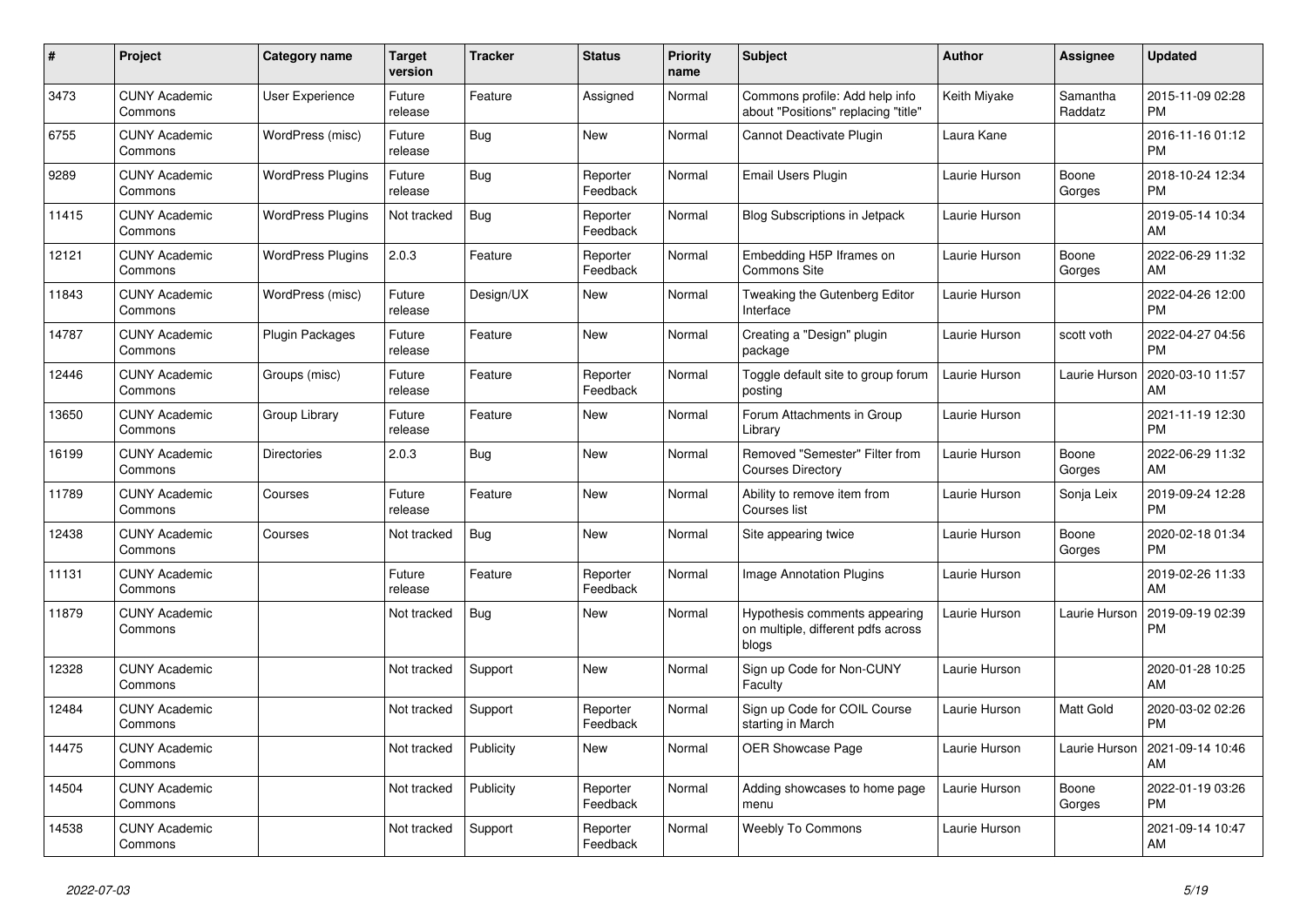| #     | Project                         | <b>Category name</b>     | <b>Target</b><br>version | <b>Tracker</b> | <b>Status</b>        | <b>Priority</b><br>name | <b>Subject</b>                                                                             | <b>Author</b> | Assignee            | <b>Updated</b>                |
|-------|---------------------------------|--------------------------|--------------------------|----------------|----------------------|-------------------------|--------------------------------------------------------------------------------------------|---------------|---------------------|-------------------------------|
| 14936 | <b>CUNY Academic</b><br>Commons |                          |                          | Bug            | <b>New</b>           | Normal                  | Commons websites blocked by<br>SPS campus network                                          | Laurie Hurson |                     | 2021-11-03 03:57<br><b>PM</b> |
| 14940 | <b>CUNY Academic</b><br>Commons |                          |                          | Bug            | <b>New</b>           | Normal                  | Discrepancy between Commons<br>profile "sites" and actual # of sites                       | Laurie Hurson |                     | 2021-11-08 11:09<br>AM        |
| 15176 | <b>CUNY Academic</b><br>Commons |                          | Not tracked              | Support        | Reporter<br>Feedback | Normal                  | Archiving Q Writing & Old<br>Wordpress Sites on the Commons                                | Laurie Hurson |                     | 2022-02-08 10:28<br>AM        |
| 15613 | <b>CUNY Academic</b><br>Commons |                          | 2.0.3                    | Feature        | Reporter<br>Feedback | Normal                  | Adding "Passster" plugin                                                                   | Laurie Hurson |                     | 2022-06-29 11:32<br>AM        |
| 15757 | <b>CUNY Academic</b><br>Commons |                          |                          | Bug            | <b>New</b>           | Normal                  | Members # do not match                                                                     | Laurie Hurson |                     | 2022-03-30 04:52<br><b>PM</b> |
| 15923 | <b>CUNY Academic</b><br>Commons |                          | Not tracked              | Feature        | Reporter<br>Feedback | Normal                  | <b>Bellows Plugin Adjustments</b>                                                          | Laurie Hurson |                     | 2022-04-20 10:10<br>AM        |
| 9060  | <b>CUNY Academic</b><br>Commons | Commons In A Box         | Not tracked              | <b>Bug</b>     | Hold                 | Normal                  | Problems with CBox image library<br>/ upload                                               | Lisa Rhody    | Raymond<br>Hoh      | 2018-01-10 03:26<br><b>PM</b> |
| 2175  | <b>CUNY Academic</b><br>Commons | WordPress (misc)         | Not tracked              | Support        | Assigned             | Normal                  | Subscibe 2 vs. Jetpack<br>subscription options                                             | local admin   | Matt Gold           | 2016-01-26 04:58<br><b>PM</b> |
| 2612  | <b>CUNY Academic</b><br>Commons |                          | Not tracked              | Publicity      | Assigned             | Normal                  | Pinterest site for the Commons                                                             | local admin   | Sarah<br>Morgano    | 2016-03-04 11:19<br>AM        |
| 2610  | <b>CUNY Academic</b><br>Commons | Group Invitations        | Future<br>release        | Feature        | Assigned             | Low                     | Request: Custom invitation<br>message to group invites                                     | local admin   | Boone<br>Gorges     | 2015-11-09 06:13<br><b>PM</b> |
| 2325  | <b>CUNY Academic</b><br>Commons | BuddyPress (misc)        | Future<br>release        | Feature        | Assigned             | Low                     | Profile should have separate fields<br>for first/last names                                | local admin   | Boone<br>Gorges     | 2015-11-09 06:09<br><b>PM</b> |
| 6644  | <b>CUNY Academic</b><br>Commons |                          | Not tracked              | Bug            | Reporter<br>Feedback | High                    | White Screen at Login Pge                                                                  | Luke Waltzer  | Raymond<br>Hoh      | 2016-11-21 10:34<br><b>PM</b> |
| 9211  | <b>CUNY Academic</b><br>Commons | <b>WordPress Plugins</b> | Future<br>release        | Support        | Reporter<br>Feedback | Normal                  | Auto-Role Setting in Forum Plugin<br>Causing Some Confusion                                | Luke Waltzer  | Boone<br>Gorges     | 2018-03-13 11:44<br>AM        |
| 7981  | <b>CUNY Academic</b><br>Commons | Social Paper             | Future<br>release        | Bug            | <b>New</b>           | Normal                  | Social Paper comments should<br>not go to spam                                             | Luke Waltzer  | Boone<br>Gorges     | 2018-04-16 03:52<br><b>PM</b> |
| 13430 | <b>CUNY Academic</b><br>Commons | Reply By Email           | Not tracked              | <b>Bug</b>     | <b>New</b>           | Normal                  | Delay in RBE                                                                               | Luke Waltzer  | Raymond<br>Hoh      | 2020-10-13 11:16<br>AM        |
| 5225  | <b>CUNY Academic</b><br>Commons | Registration             | Future<br>release        | Feature        | Assigned             | Normal                  | On-boarding Issues                                                                         | Luke Waltzer  | Samantha<br>Raddatz | 2016-02-12 02:58<br><b>PM</b> |
| 9895  | <b>CUNY Academic</b><br>Commons | Onboarding               | Future<br>release        | Feature        | Assigned             | Normal                  | Add "Accept Invitation"<br>link/button/function to Group<br>and/or Site invitation emails? | Luke Waltzer  | Boone<br>Gorges     | 2018-06-07 12:42<br><b>PM</b> |
| 5268  | <b>CUNY Academic</b><br>Commons | Group Forums             | Future<br>release        | Bug            | Assigned             | Normal                  | Long-time to post to multiple<br>groups                                                    | Luke Waltzer  | Daniel Jones        | 2016-09-07 06:31<br><b>PM</b> |
| 7928  | <b>CUNY Academic</b><br>Commons | Group Forums             | Not tracked              | <b>Bug</b>     | <b>New</b>           | Normal                  | Duplicate Forum post                                                                       | Luke Waltzer  | Raymond<br>Hoh      | 2017-04-11 09:27<br><b>PM</b> |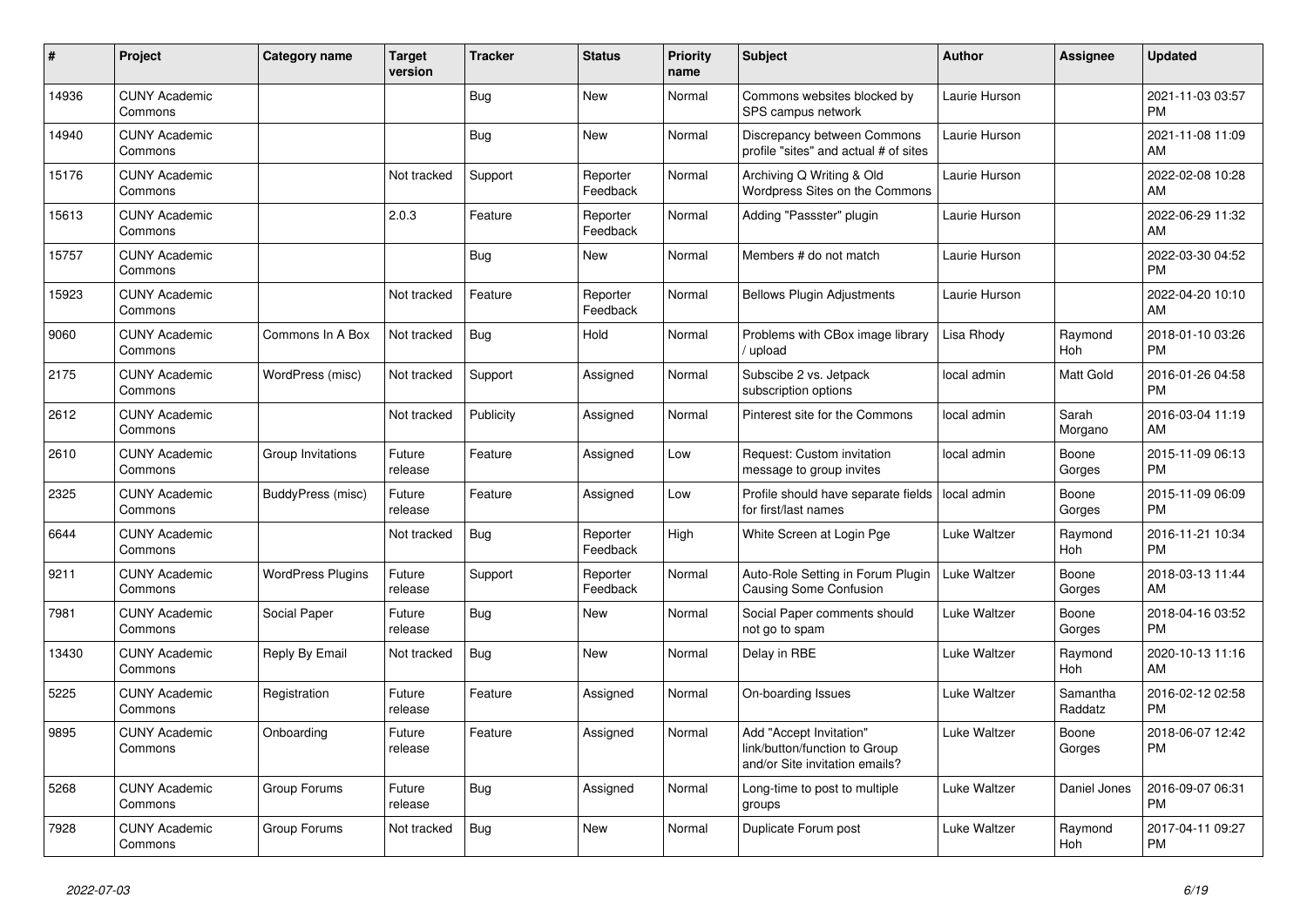| #     | <b>Project</b>                  | Category name             | <b>Target</b><br>version | <b>Tracker</b> | <b>Status</b>        | <b>Priority</b><br>name | <b>Subject</b>                                                                                | <b>Author</b>   | Assignee            | <b>Updated</b>                |
|-------|---------------------------------|---------------------------|--------------------------|----------------|----------------------|-------------------------|-----------------------------------------------------------------------------------------------|-----------------|---------------------|-------------------------------|
| 5317  | <b>CUNY Academic</b><br>Commons | Group Blogs               | Not tracked              | Bug            | Reporter<br>Feedback | Normal                  | Notifications of New Post Didn't<br>Come                                                      | Luke Waltzer    | Samantha<br>Raddatz | 2016-03-21 10:41<br>PM        |
| 7624  | <b>CUNY Academic</b><br>Commons | BuddyPress (misc)         | Future<br>release        | Design/UX      | New                  | Normal                  | <b>BP Notifications</b>                                                                       | Luke Waltzer    | Paige Dupont        | 2017-02-08 10:43<br><b>PM</b> |
| 6078  | <b>CUNY Academic</b><br>Commons | <b>Blogs (BuddyPress)</b> | Future<br>release        | Feature        | <b>New</b>           | Normal                  | <b>Explore Adding Network Blog</b><br>Metadata Plugin                                         | Luke Waltzer    | Luke Waltzer        | 2016-10-11 10:29<br><b>PM</b> |
| 8835  | <b>CUNY Academic</b><br>Commons | <b>Blogs (BuddyPress)</b> | Future<br>release        | Feature        | New                  | Normal                  | Extend cuny. is shortlinks to sites                                                           | Luke Waltzer    | Boone<br>Gorges     | 2022-04-26 11:59<br>AM        |
| 6356  | <b>CUNY Academic</b><br>Commons | <b>WordPress Plugins</b>  | Future<br>release        | Bug            | Reporter<br>Feedback | Low                     | Should Subscribe2 be<br>deprecated?                                                           | Luke Waltzer    |                     | 2017-03-20 12:20<br><b>PM</b> |
| 6392  | <b>CUNY Academic</b><br>Commons | Group Forums              | Future<br>release        | Design/UX      | Assigned             | Low                     | Composition/Preview Panes in<br>Forum Posts                                                   | Luke Waltzer    | Paige Dupont        | 2016-10-21 04:26<br><b>PM</b> |
| 6389  | <b>CUNY Academic</b><br>Commons | <b>BuddyPress Docs</b>    | Future<br>release        | Feature        | <b>New</b>           | Low                     | Make Discussion Area Visible<br>When Editing a Doc                                            | Luke Waltzer    | Boone<br>Gorges     | 2016-10-21 04:16<br><b>PM</b> |
| 8211  | <b>CUNY Academic</b><br>Commons | <b>WordPress Themes</b>   | Future<br>release        | Feature        | <b>New</b>           | Normal                  | Theme Suggestions: Material<br>Design-Inspired Themes                                         | Margaret Galvan | Margaret<br>Galvan  | 2017-08-07 02:48<br><b>PM</b> |
| 8078  | <b>CUNY Academic</b><br>Commons | <b>WordPress Plugins</b>  | Future<br>release        | System Upgrade | Assigned             | Normal                  | <b>CommentPress Updates</b>                                                                   | Margaret Galvan | Christian<br>Wach   | 2017-05-08 03:49<br><b>PM</b> |
| 7828  | <b>CUNY Academic</b><br>Commons |                           | Not tracked              | Feature        | Assigned             | Normal                  | Theme Assessment 2017                                                                         | Margaret Galvan | Margaret<br>Galvan  | 2017-05-02 10:41<br><b>PM</b> |
| 15685 | <b>CUNY Academic</b><br>Commons |                           |                          | Support        | New                  | High                    | problem with chrome?                                                                          | Marilyn Weber   |                     | 2022-04-25 03:40<br>PM.       |
| 12360 | <b>CUNY Academic</b><br>Commons | <b>WordPress Themes</b>   | Not tracked              | Bug            | Reporter<br>Feedback | Normal                  | site just says "DANTE We are<br>currently in maintenance mode,<br>please check back shortly." | Marilyn Weber   |                     | 2020-02-04 12:13<br><b>PM</b> |
| 14911 | <b>CUNY Academic</b><br>Commons | <b>WordPress Themes</b>   | Not tracked              | Support        | <b>New</b>           | Normal                  | Twentytwentyone theme                                                                         | Marilyn Weber   |                     | 2021-10-28 10:37<br>AM        |
| 12741 | <b>CUNY Academic</b><br>Commons | <b>WordPress Plugins</b>  | Not tracked              | Support        | Reporter<br>Feedback | Normal                  | Tableau Public Viz Block                                                                      | Marilyn Weber   | Raymond<br>Hoh      | 2020-05-12 11:00<br>AM        |
| 14074 | <b>CUNY Academic</b><br>Commons | WordPress (misc)          | Not tracked              | Support        | Reporter<br>Feedback | Normal                  | page password protection problem   Marilyn Weber                                              |                 |                     | 2021-03-02 11:03<br>AM        |
| 5199  | <b>CUNY Academic</b><br>Commons | Social Paper              | Future<br>release        | Feature        | New                  | Normal                  | add tables to the SP editor                                                                   | Marilyn Weber   |                     | 2016-10-24 11:27<br><b>AM</b> |
| 5205  | <b>CUNY Academic</b><br>Commons | Social Paper              | Future<br>release        | Feature        | <b>New</b>           | Normal                  | Social Paper folders                                                                          | Marilyn Weber   |                     | 2016-02-11 10:24<br><b>PM</b> |
| 5282  | <b>CUNY Academic</b><br>Commons | Social Paper              | Future<br>release        | Bug            | <b>New</b>           | Normal                  | Replying via email directs to paper<br>but not individual comment.                            | Marilyn Weber   | Raymond<br>Hoh      | 2016-03-02 01:48<br><b>PM</b> |
| 5397  | <b>CUNY Academic</b><br>Commons | Social Paper              | Future<br>release        | Feature        | <b>New</b>           | Normal                  | frustrating to have to<br>enable/disable in SP                                                | Marilyn Weber   | Samantha<br>Raddatz | 2016-04-20 03:39<br>PM        |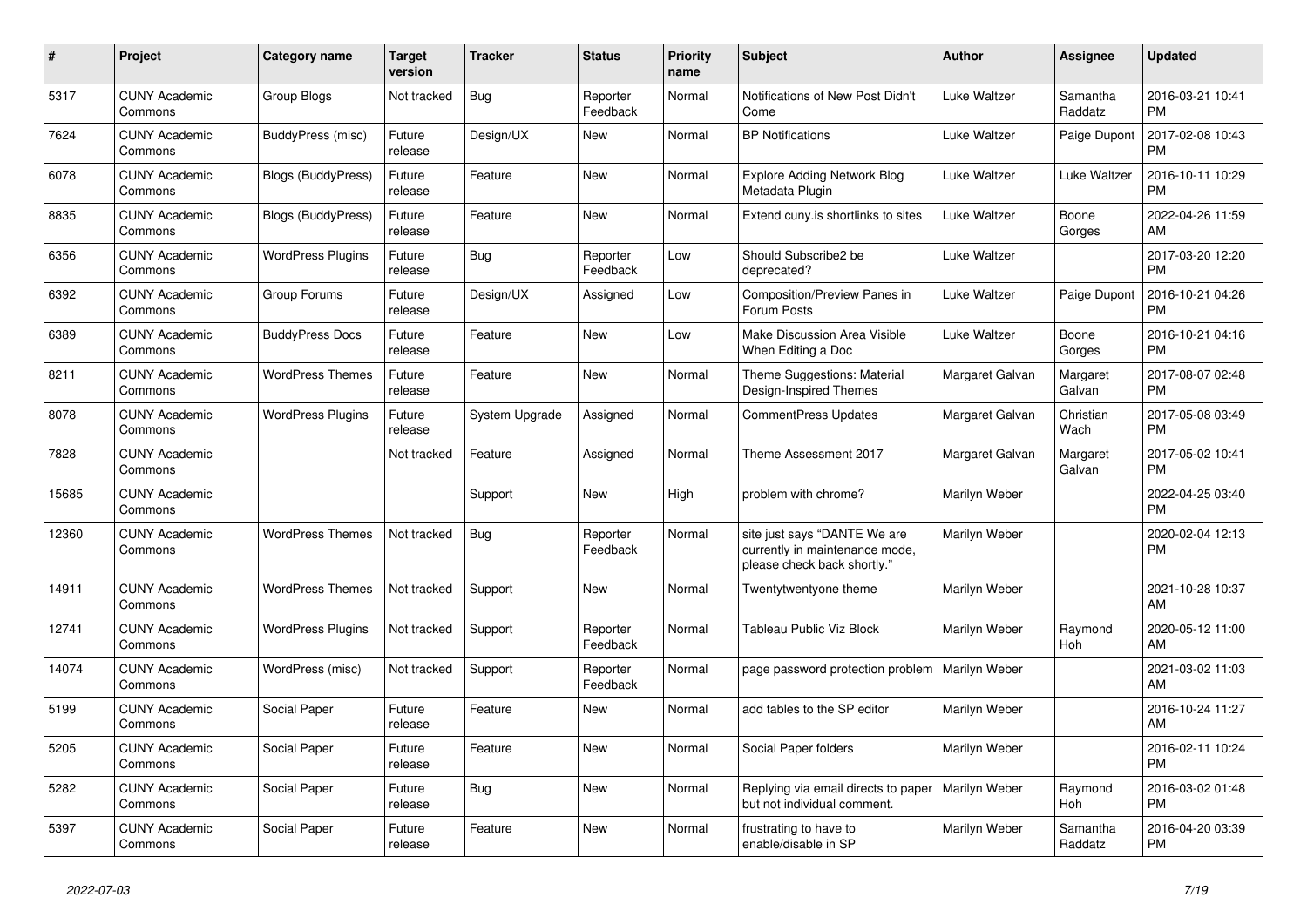| #     | Project                         | <b>Category name</b>       | <b>Target</b><br>version | <b>Tracker</b> | <b>Status</b>        | Priority<br>name | <b>Subject</b>                                                   | <b>Author</b> | <b>Assignee</b>     | <b>Updated</b>                |
|-------|---------------------------------|----------------------------|--------------------------|----------------|----------------------|------------------|------------------------------------------------------------------|---------------|---------------------|-------------------------------|
| 13975 | <b>CUNY Academic</b><br>Commons | Social Paper               | Not tracked              | Support        | Reporter<br>Feedback | Normal           | can't approve comments on Social<br>Paper paper                  | Marilyn Weber |                     | 2021-02-12 09:33<br>AM        |
| 10273 | <b>CUNY Academic</b><br>Commons | Registration               | Not tracked              | Support        | Reporter<br>Feedback | Normal           | users combining CF and campus<br>address                         | Marilyn Weber |                     | 2019-09-18 10:58<br>AM        |
| 12382 | <b>CUNY Academic</b><br>Commons | Membership                 | Not tracked              | Support        | <b>New</b>           | Normal           | Email request change                                             | Marilyn Weber | Marilyn<br>Weber    | 2020-02-06 12:56<br><b>PM</b> |
| 9835  | <b>CUNY Academic</b><br>Commons | Group Forums               | Future<br>release        | Bug            | Assigned             | Normal           | add a "like" function?                                           | Marilyn Weber | <b>Erik Trainer</b> | 2018-06-05 01:49<br><b>PM</b> |
| 13328 | <b>CUNY Academic</b><br>Commons | Group Forums               | Not tracked              | Bug            | Reporter<br>Feedback | Normal           | cross-posting in two related<br>groups                           | Marilyn Weber | Raymond<br>Hoh      | 2020-09-15 10:39<br><b>PM</b> |
| 5992  | <b>CUNY Academic</b><br>Commons | <b>Email Notifications</b> | Future<br>release        | Feature        | <b>New</b>           | Normal           | Changing the From line of<br>autogenerated blog emails           | Marilyn Weber |                     | 2018-09-27 05:19<br><b>PM</b> |
| 12350 | <b>CUNY Academic</b><br>Commons | <b>Blogs (BuddyPress)</b>  | Not tracked              | Support        | Reporter<br>Feedback | Normal           | URL creation problem                                             | Marilyn Weber |                     | 2020-02-03 11:27<br>AM        |
| 8607  | <b>CUNY Academic</b><br>Commons |                            | Not tracked              | Support        | <b>New</b>           | Normal           | Paypal?                                                          | Marilyn Weber | Matt Gold           | 2018-05-15 01:37<br><b>PM</b> |
| 9207  | <b>CUNY Academic</b><br>Commons |                            | Future<br>release        | Support        | Reporter<br>Feedback | Normal           | display dashboards made in<br>Tableau?                           | Marilyn Weber | Boone<br>Gorges     | 2018-04-10 10:42<br>AM        |
| 10657 | <b>CUNY Academic</b><br>Commons |                            | Not tracked              | Support        | Reporter<br>Feedback | Normal           | child theme problems                                             | Marilyn Weber |                     | 2018-11-08 01:19<br><b>PM</b> |
| 11149 | <b>CUNY Academic</b><br>Commons |                            | Not tracked              | Support        | Reporter<br>Feedback | Normal           | comments getting blocked                                         | Marilyn Weber | Raymond<br>Hoh      | 2019-03-26 11:40<br>AM        |
| 11509 | <b>CUNY Academic</b><br>Commons |                            | Not tracked              | Support        | Reporter<br>Feedback | Normal           | deleted Page causing a Menu<br>problem?                          | Marilyn Weber |                     | 2019-06-04 09:54<br>AM        |
| 11519 | <b>CUNY Academic</b><br>Commons |                            | Not tracked              | Support        | Assigned             | Normal           | comment option not appearing                                     | Marilyn Weber |                     | 2019-09-24 10:28<br>AM        |
| 11771 | <b>CUNY Academic</b><br>Commons |                            | Not tracked              | Support        | Reporter<br>Feedback | Normal           | post displays in sections                                        | Marilyn Weber |                     | 2019-08-20 10:34<br>AM        |
| 11787 | <b>CUNY Academic</b><br>Commons |                            | Not tracked              | Support        | Reporter<br>Feedback | Normal           | automated comments notifications<br>on ZenDesk                   | Marilyn Weber |                     | 2019-08-26 06:18<br><b>PM</b> |
| 11848 | <b>CUNY Academic</b><br>Commons |                            | Not tracked              | Support        | Hold                 | Normal           | a Dean of Faculty wants to share<br>a large file                 | Marilyn Weber |                     | 2019-09-24 08:44<br>AM        |
| 12352 | <b>CUNY Academic</b><br>Commons |                            | Not tracked              | Support        | New                  | Normal           | "posts list" page builder block<br>option                        | Marilyn Weber |                     | 2020-02-03 01:29<br><b>PM</b> |
| 13034 | <b>CUNY Academic</b><br>Commons |                            | Not tracked              | Support        | Reporter<br>Feedback | Normal           | a site is asking people to join the<br>Commons to get a download | Marilyn Weber |                     | 2020-07-12 07:23<br>AM        |
| 13255 | <b>CUNY Academic</b><br>Commons |                            | Not tracked              | Support        | Reporter<br>Feedback | Normal           | Accessibility problems                                           | Marilyn Weber |                     | 2020-09-01 05:48<br><b>PM</b> |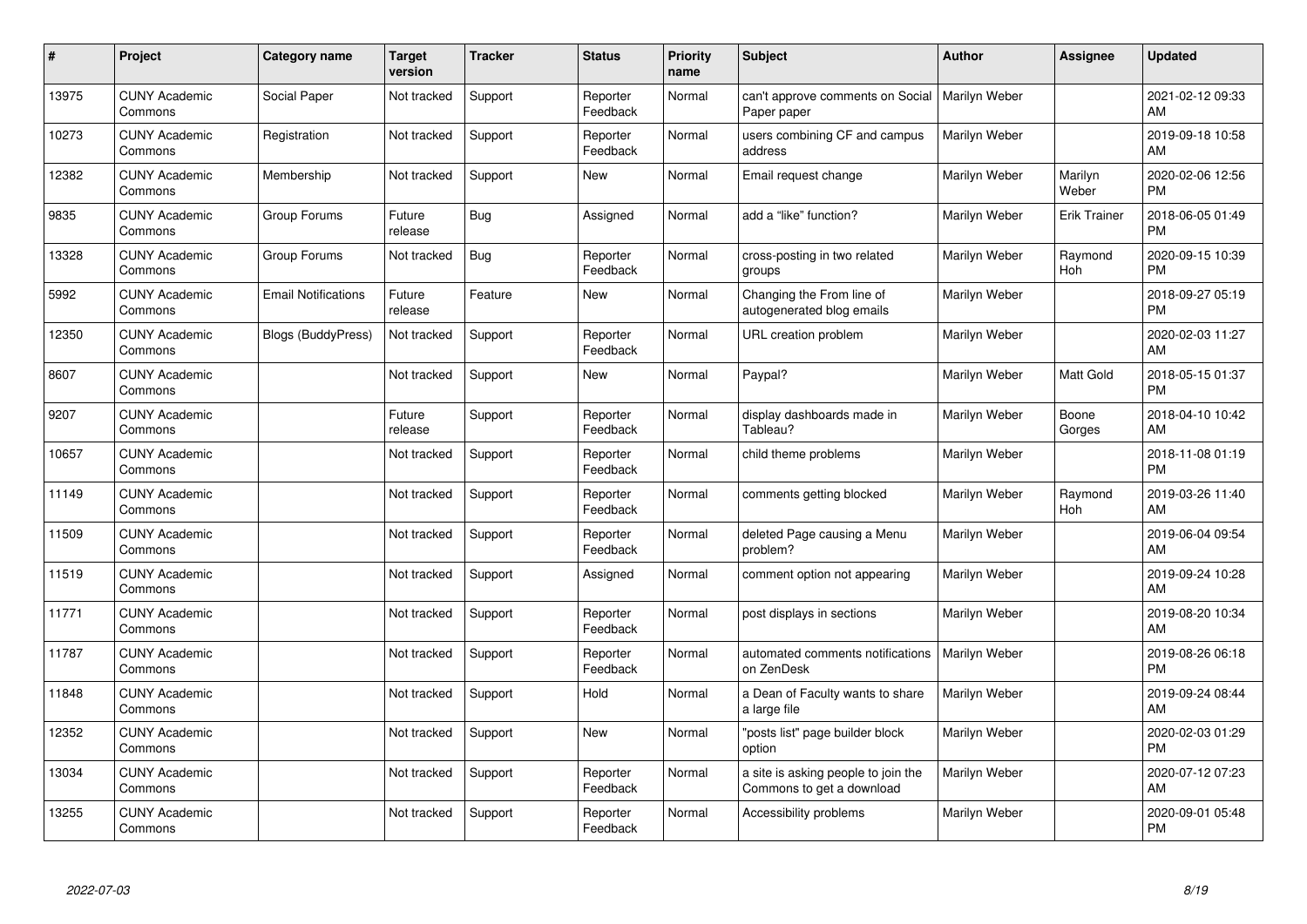| #     | Project                         | <b>Category name</b>       | <b>Target</b><br>version | <b>Tracker</b> | <b>Status</b>        | <b>Priority</b><br>name | <b>Subject</b>                                                                                                                                        | <b>Author</b> | Assignee              | <b>Updated</b>                |
|-------|---------------------------------|----------------------------|--------------------------|----------------|----------------------|-------------------------|-------------------------------------------------------------------------------------------------------------------------------------------------------|---------------|-----------------------|-------------------------------|
| 13286 | <b>CUNY Academic</b><br>Commons |                            | Not tracked              | Support        | <b>New</b>           | Normal                  | problem connecting with<br>WordPress app                                                                                                              | Marilyn Weber | Raymond<br><b>Hoh</b> | 2020-09-08 11:16<br>AM        |
| 14398 | <b>CUNY Academic</b><br>Commons |                            | Not tracked              | Support        | Reporter<br>Feedback | Normal                  | Events plug-in notification problem                                                                                                                   | Marilyn Weber |                       | 2021-05-11 11:21<br>AM        |
| 14784 | <b>CUNY Academic</b><br>Commons |                            |                          | Support        | Reporter<br>Feedback | Normal                  | User report of logo problem when<br>using Customizer theme                                                                                            | Marilyn Weber |                       | 2021-09-17 10:25<br>AM        |
| 14900 | <b>CUNY Academic</b><br>Commons |                            | Not tracked              | Support        | Reporter<br>Feedback | Normal                  | previous theme?                                                                                                                                       | Marilyn Weber |                       | 2021-10-25 10:31<br>AM        |
| 15045 | <b>CUNY Academic</b><br>Commons |                            |                          | Support        | New                  | Normal                  | no result for KCeL in the search<br>box on the commons                                                                                                | Marilyn Weber |                       | 2021-12-10 11:29<br>AM        |
| 15169 | <b>CUNY Academic</b><br>Commons |                            | 2.0.3                    | Support        | Reporter<br>Feedback | Normal                  | new Prelude website zipfiles for<br>custom theme and other files.                                                                                     | Marilyn Weber |                       | 2022-06-29 11:32<br>AM        |
| 15260 | <b>CUNY Academic</b><br>Commons |                            |                          | Support        | Reporter<br>Feedback | Normal                  | Diacritical markings   European<br><b>Stages</b>                                                                                                      | Marilyn Weber |                       | 2022-02-04 08:16<br>AM        |
| 15370 | <b>CUNY Academic</b><br>Commons |                            |                          | Support        | Reporter<br>Feedback | Normal                  | All-in-One Event Calendar?                                                                                                                            | Marilyn Weber |                       | 2022-02-17 11:03<br>AM        |
| 15565 | <b>CUNY Academic</b><br>Commons |                            |                          | Support        | New                  | Normal                  | Events - send updates to an email<br>listserv                                                                                                         | Marilyn Weber |                       | 2022-03-10 01:06<br><b>PM</b> |
| 15655 | <b>CUNY Academic</b><br>Commons |                            | 2.0.3                    | Support        | Reporter<br>Feedback | Normal                  | Event Aggregator plugin?                                                                                                                              | Marilyn Weber |                       | 2022-06-29 11:32<br>AM        |
| 15816 | <b>CUNY Academic</b><br>Commons |                            | Not tracked              | Support        | New                  | Normal                  | slow loading at SPS                                                                                                                                   | Marilyn Weber |                       | 2022-04-05 01:26<br><b>PM</b> |
| 16099 | <b>CUNY Academic</b><br>Commons |                            |                          | Support        | Reporter<br>Feedback | Normal                  | request for Newsletter Glue                                                                                                                           | Marilyn Weber |                       | 2022-05-13 12:14<br><b>PM</b> |
| 16110 | <b>CUNY Academic</b><br>Commons |                            |                          | Support        | Reporter<br>Feedback | Normal                  | remove Creative Commons<br>license from pages?                                                                                                        | Marilyn Weber | Raymond<br>Hoh        | 2022-05-17 06:11<br><b>PM</b> |
| 5050  | <b>CUNY Academic</b><br>Commons | Social Paper               | Future<br>release        | Feature        | New                  | Low                     | Making comments visible in SP<br>editing mode (SP suggestion #1)                                                                                      | Marilyn Weber | Samantha<br>Raddatz   | 2019-09-17 11:10<br><b>PM</b> |
| 5052  | <b>CUNY Academic</b><br>Commons | Social Paper               | Future<br>release        | Feature        | <b>New</b>           | Low                     | Sentence by sentence or line by<br>line comments (SP suggestion #3)                                                                                   | Marilyn Weber | Boone<br>Gorges       | 2016-02-11 10:24<br><b>PM</b> |
| 5053  | <b>CUNY Academic</b><br>Commons | Social Paper               | Future<br>release        | Feature        | <b>New</b>           | Low                     | Scrollable menu to add readers<br>(SP suggestion #4)                                                                                                  | Marilyn Weber | Samantha<br>Raddatz   | 2016-04-21 05:21<br><b>PM</b> |
| 5058  | <b>CUNY Academic</b><br>Commons | Social Paper               | Future<br>release        | Feature        | <b>New</b>           | Low                     | Can there be a clearer signal that<br>even when comments have<br>already been made you add<br>comments by clicking on the side?<br>(SP suggestion #5) | Marilyn Weber | Samantha<br>Raddatz   | 2016-02-11 10:24<br><b>PM</b> |
| 11971 | <b>CUNY Academic</b><br>Commons | <b>Email Notifications</b> | Future<br>release        | Bug            | Reporter<br>Feedback | Low                     | Pictures obscured in emailed post<br>notifications                                                                                                    | Marilyn Weber | Raymond<br>Hoh        | 2019-11-21 01:14<br><b>PM</b> |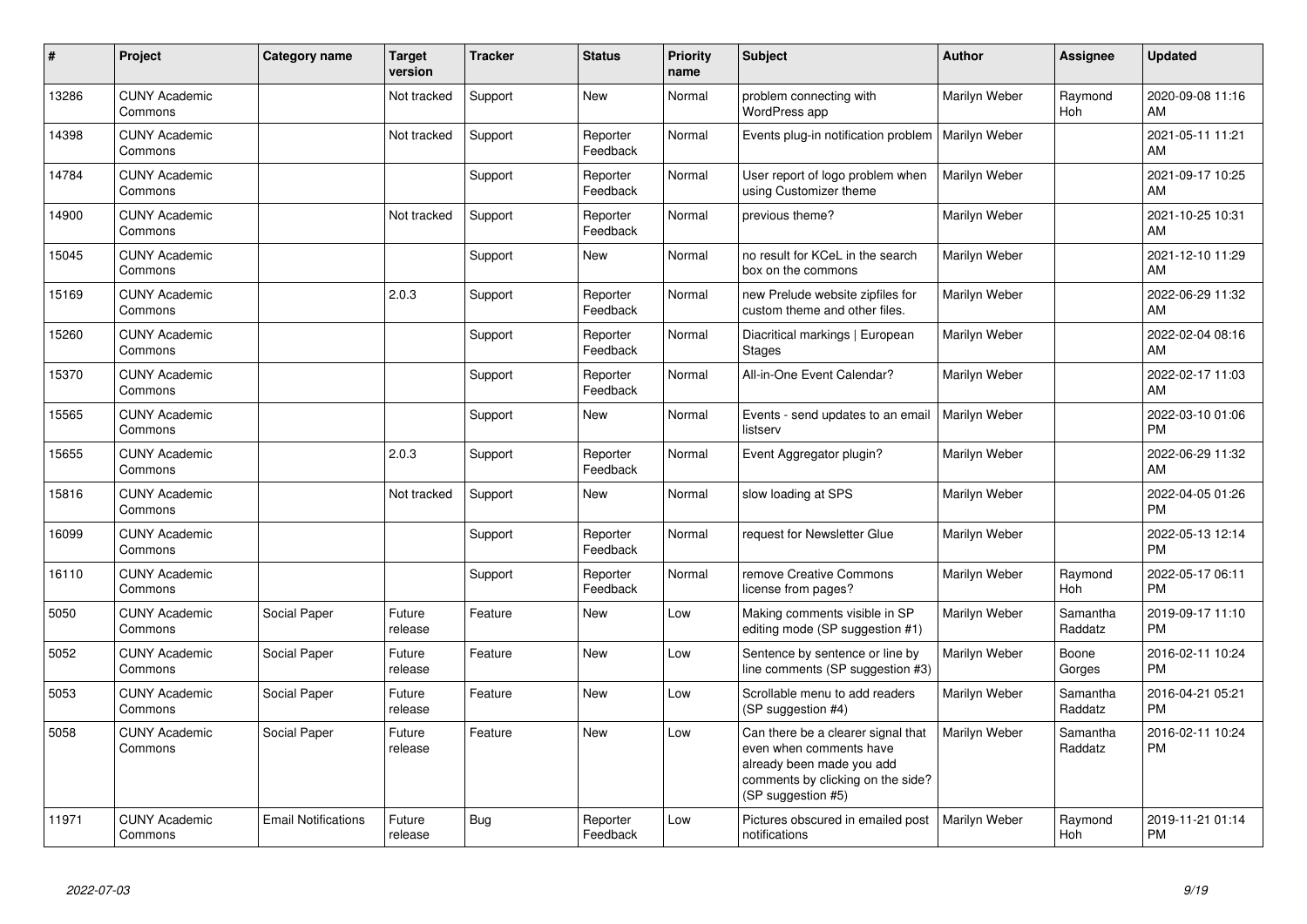| $\#$  | Project                         | <b>Category name</b>      | <b>Target</b><br>version | <b>Tracker</b> | <b>Status</b>        | <b>Priority</b><br>name | <b>Subject</b>                                                     | <b>Author</b>      | <b>Assignee</b>     | <b>Updated</b>                |
|-------|---------------------------------|---------------------------|--------------------------|----------------|----------------------|-------------------------|--------------------------------------------------------------------|--------------------|---------------------|-------------------------------|
| 13912 | <b>CUNY Academic</b><br>Commons |                           | Not tracked              | Feature        | Hold                 | Low                     | posting "missed schedule"                                          | Marilyn Weber      |                     | 2021-02-23 10:46<br>AM        |
| 2571  | NYCDH Community<br>Site         |                           |                          | Feature        | Assigned             | Normal                  | Add Google custom search box to<br>homepage                        | <b>Mark Newton</b> | Raymond<br>Hoh      | 2013-05-18 07:49<br><b>PM</b> |
| 2573  | <b>NYCDH Community</b><br>Site  |                           |                          | Feature        | Reporter<br>Feedback | Normal                  | Add dh nyc twitter list feed to site                               | <b>Mark Newton</b> | Matt Gold           | 2013-05-16 11:42<br><b>PM</b> |
| 2574  | NYCDH Community<br>Site         |                           |                          | Feature        | Assigned             | Normal                  | Add Way to Upload Files to<br>Groups                               | <b>Mark Newton</b> | Raymond<br>Hoh      | 2013-05-18 07:46<br><b>PM</b> |
| 2576  | <b>NYCDH Community</b><br>Site  |                           |                          | Bug            | Hold                 | Low                     | Test Next Button in Javascript<br><b>Tutorial Under Activities</b> | <b>Mark Newton</b> | Alex Gil            | 2013-05-18 02:55<br><b>PM</b> |
| 2577  | <b>NYCDH Community</b><br>Site  |                           |                          | Feature        | Assigned             | Low                     | Investigate Potential to Add Links<br>to the Forum                 | <b>Mark Newton</b> | Alex Gil            | 2013-05-16 09:40<br><b>PM</b> |
| 10678 | <b>CUNY Academic</b><br>Commons |                           | Not tracked              | <b>Bug</b>     | Reporter<br>Feedback | High                    | Newsletter Plugin Not Sending<br><b>Out Newsletters</b>            | Mark Webb          | Boone<br>Gorges     | 2019-09-16 09:38<br><b>PM</b> |
| 10769 | <b>CUNY Academic</b><br>Commons | <b>WordPress Themes</b>   | Not tracked              | <b>Bug</b>     | Reporter<br>Feedback | Normal                  | 2011 Theme Sidebar                                                 | Mark Webb          |                     | 2018-12-04 04:09<br><b>PM</b> |
| 11120 | <b>CUNY Academic</b><br>Commons | <b>WordPress Plugins</b>  | Not tracked              | Bug            | Reporter<br>Feedback | Normal                  | Events Manager Events Not<br>Showing Up                            | Mark Webb          |                     | 2019-02-27 04:10<br><b>PM</b> |
| 10262 | <b>CUNY Academic</b><br>Commons |                           | Not tracked              | <b>Bug</b>     | Reporter<br>Feedback | Normal                  | Newsletter Plugin: Broken Image<br>at Bottom of All Newsletters    | Mark Webb          | Raymond<br>Hoh      | 2018-08-30 05:17<br><b>PM</b> |
| 370   | <b>CUNY Academic</b><br>Commons | Registration              | Future<br>release        | Feature        | Assigned             | High                    | <b>Guest Accounts</b>                                              | <b>Matt Gold</b>   | Matt Gold           | 2015-04-09 09:33<br><b>PM</b> |
| 5691  | <b>CUNY Academic</b><br>Commons | <b>Blogs (BuddyPress)</b> | Future<br>release        | Bug            | Assigned             | High                    | Differing numbers on Sites display                                 | <b>Matt Gold</b>   | Raymond<br>Hoh      | 2016-06-13 01:37<br><b>PM</b> |
| 4986  | <b>CUNY Academic</b><br>Commons | ZenDesk                   | Not tracked              | Support        | Assigned             | Normal                  | Prepare documentation for<br>Zendesk re web widget                 | <b>Matt Gold</b>   | Samantha<br>Raddatz | 2016-02-25 03:09<br><b>PM</b> |
| 412   | <b>CUNY Academic</b><br>Commons | <b>WordPress Themes</b>   | Future<br>release        | Feature        | Assigned             | Normal                  | <b>Featured Themes</b>                                             | <b>Matt Gold</b>   | Dominic<br>Giglio   | 2015-01-05 08:44<br><b>PM</b> |
| 364   | <b>CUNY Academic</b><br>Commons | <b>WordPress Plugins</b>  | Future<br>release        | Feature        | New                  | Normal                  | <b>Bulletin Board</b>                                              | <b>Matt Gold</b>   |                     | 2015-01-05 08:50<br><b>PM</b> |
| 497   | <b>CUNY Academic</b><br>Commons | <b>WordPress Plugins</b>  | Future<br>release        | Feature        | Assigned             | Normal                  | Drag and Drop Ordering on<br><b>Gallery Post Plugin</b>            | Matt Gold          | Ron Rennick         | 2015-11-09 06:18<br><b>PM</b> |
| 658   | <b>CUNY Academic</b><br>Commons | <b>WordPress Plugins</b>  | Future<br>release        | Feature        | Assigned             | Normal                  | Rebulid Sitewide Tag Suggestion                                    | Matt Gold          | Boone<br>Gorges     | 2015-01-05 08:47<br><b>PM</b> |
| 9947  | <b>CUNY Academic</b><br>Commons | <b>WordPress Plugins</b>  | Future<br>release        | Feature        | Reporter<br>Feedback | Normal                  | Install H5P quiz plugin                                            | Matt Gold          | Boone<br>Gorges     | 2018-09-11 11:01<br>AM        |
| 287   | <b>CUNY Academic</b><br>Commons | WordPress (misc)          | Future<br>release        | Feature        | Assigned             | Normal                  | Create troubleshooting tool for<br>account sign-up                 | <b>Matt Gold</b>   | Boone<br>Gorges     | 2015-11-09 06:17<br><b>PM</b> |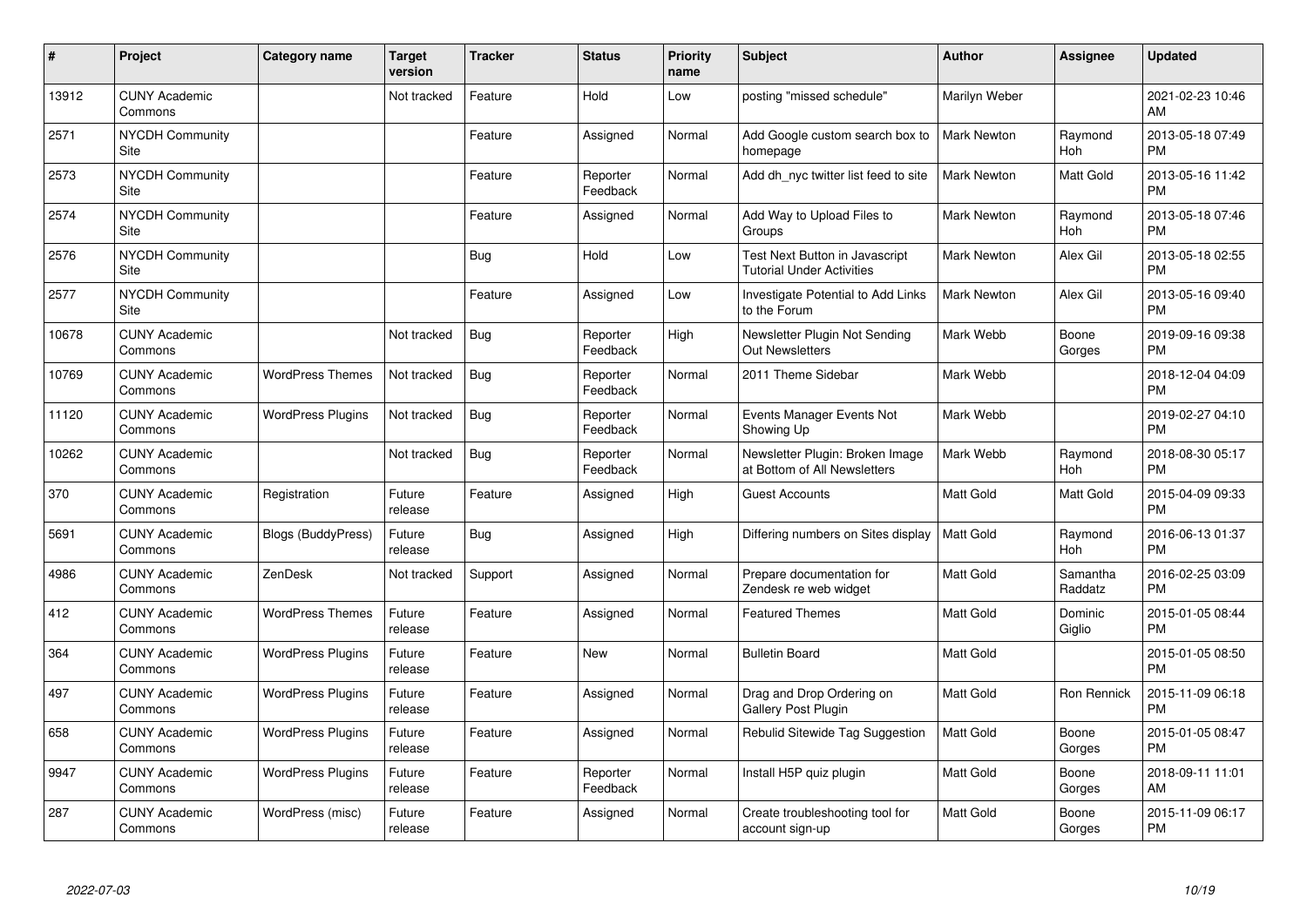| $\pmb{\#}$ | Project                         | Category name           | <b>Target</b><br>version | <b>Tracker</b> | <b>Status</b>        | <b>Priority</b><br>name | <b>Subject</b>                                                                            | <b>Author</b>    | Assignee            | <b>Updated</b>                |
|------------|---------------------------------|-------------------------|--------------------------|----------------|----------------------|-------------------------|-------------------------------------------------------------------------------------------|------------------|---------------------|-------------------------------|
| 365        | <b>CUNY Academic</b><br>Commons | WordPress (misc)        | Future<br>release        | Feature        | Assigned             | Normal                  | <b>Create Mouseover Tooltips</b><br>throughout Site                                       | <b>Matt Gold</b> | Chris Stein         | 2015-11-09 06:18<br><b>PM</b> |
| 636        | <b>CUNY Academic</b><br>Commons | WordPress (misc)        | Not tracked              | Support        | Assigned             | Normal                  | Create Lynda.com-like Table of<br><b>Contents for Prospective Tutorial</b><br>Screencasts | Matt Gold        | scott voth          | 2016-02-23 03:12<br><b>PM</b> |
| 1105       | <b>CUNY Academic</b><br>Commons | WordPress (misc)        | Future<br>release        | Feature        | Assigned             | Normal                  | Rephrase Blog Privacy Options                                                             | <b>Matt Gold</b> | Samantha<br>Raddatz | 2015-11-09 06:19<br><b>PM</b> |
| 3657       | <b>CUNY Academic</b><br>Commons | WordPress (misc)        | Not tracked              | Feature        | <b>New</b>           | Normal                  | Create alert for GC email<br>addresses                                                    | Matt Gold        | Matt Gold           | 2016-04-14 11:29<br><b>PM</b> |
| 3759       | <b>CUNY Academic</b><br>Commons | WordPress (misc)        | Future<br>release        | Feature        | Assigned             | Normal                  | Review Interface for Adding Users<br>to Blogs                                             | Matt Gold        | Boone<br>Gorges     | 2015-03-24 05:52<br><b>PM</b> |
| 10040      | <b>CUNY Academic</b><br>Commons | WordPress (misc)        | Not tracked              | Bug            | Reporter<br>Feedback | Normal                  | User doesn't see full list of themes                                                      | <b>Matt Gold</b> | Boone<br>Gorges     | 2018-07-25 10:12<br>AM        |
| 9941       | <b>CUNY Academic</b><br>Commons | Wiki                    | Not tracked              | Support        | Assigned             | Normal                  | Wiki functionality                                                                        | Matt Gold        | Boone<br>Gorges     | 2018-06-26 10:57<br>AM        |
| 4661       | <b>CUNY Academic</b><br>Commons | User Experience         | Future<br>release        | Bug            | Assigned             | Normal                  | Simplify Events text                                                                      | Matt Gold        | Samantha<br>Raddatz | 2015-10-02 09:06<br><b>PM</b> |
| 5316       | <b>CUNY Academic</b><br>Commons | <b>User Experience</b>  | Future<br>release        | Feature        | Assigned             | Normal                  | Prompt user email address<br>updates                                                      | Matt Gold        | Stephen Real        | 2016-12-21 03:30<br><b>PM</b> |
| 6298       | <b>CUNY Academic</b><br>Commons | User Experience         | Not tracked              | Design/UX      | Assigned             | Normal                  | Examine data from survey                                                                  | <b>Matt Gold</b> | Margaret<br>Galvan  | 2016-10-14 12:16<br><b>PM</b> |
| 3090       | <b>CUNY Academic</b><br>Commons | Twitter page            | Future<br>release        | Feature        | Assigned             | Normal                  | Prevent Retweets from showing<br>up on Commons twitter page                               | Matt Gold        | <b>Tahir Butt</b>   | 2016-10-24 11:31<br>AM        |
| 8666       | <b>CUNY Academic</b><br>Commons | Teaching                | Not tracked              | Documentation  | Assigned             | Normal                  | Create Teaching on the Commons<br>Resource Page                                           | Matt Gold        | Laurie Hurson       | 2019-09-23 03:16<br><b>PM</b> |
| 6426       | <b>CUNY Academic</b><br>Commons | Spam/Spam<br>Prevention | Future<br>release        | Feature        | Assigned             | Normal                  | Force captcha on all comments?                                                            | Matt Gold        | Tahir Butt          | 2016-10-24 02:06<br><b>PM</b> |
| 8898       | <b>CUNY Academic</b><br>Commons | Social Paper            | Not tracked              | Feature        | Assigned             | Normal                  | Usage data on docs and social<br>paper                                                    | Matt Gold        | Matt Gold           | 2017-11-16 11:32<br>AM        |
| 3662       | <b>CUNY Academic</b><br>Commons | <b>SEO</b>              | Future<br>release        | Feature        | Assigned             | Normal                  | Duplicate Content/SEO/Google<br>issues                                                    | Matt Gold        | Raymond<br>Hoh      | 2015-04-13 04:37<br><b>PM</b> |
| 3369       | <b>CUNY Academic</b><br>Commons | Reply By Email          | Not tracked              | Outreach       | Hold                 | Normal                  | Release reply by email to WP<br>plugin directory                                          | <b>Matt Gold</b> | Raymond<br>Hoh      | 2016-03-01 12:46<br><b>PM</b> |
| 6671       | <b>CUNY Academic</b><br>Commons | Reply By Email          | Not tracked              | Bug            | Assigned             | Normal                  | "Post too often" RBE error<br>message                                                     | Matt Gold        | Raymond<br>Hoh      | 2016-11-11 09:55<br>AM        |
| 8976       | <b>CUNY Academic</b><br>Commons | Reply By Email          | Not tracked              | Feature        | Assigned             | Normal                  | Package RBE new topics posting?                                                           | Matt Gold        | Raymond<br>Hoh      | 2017-12-04 02:34<br><b>PM</b> |
| 8991       | <b>CUNY Academic</b><br>Commons | Reply By Email          | Not tracked              | <b>Bug</b>     | Hold                 | Normal                  | RBE duplicate email message<br>issue                                                      | <b>Matt Gold</b> | Raymond<br>Hoh      | 2018-02-18 08:53<br><b>PM</b> |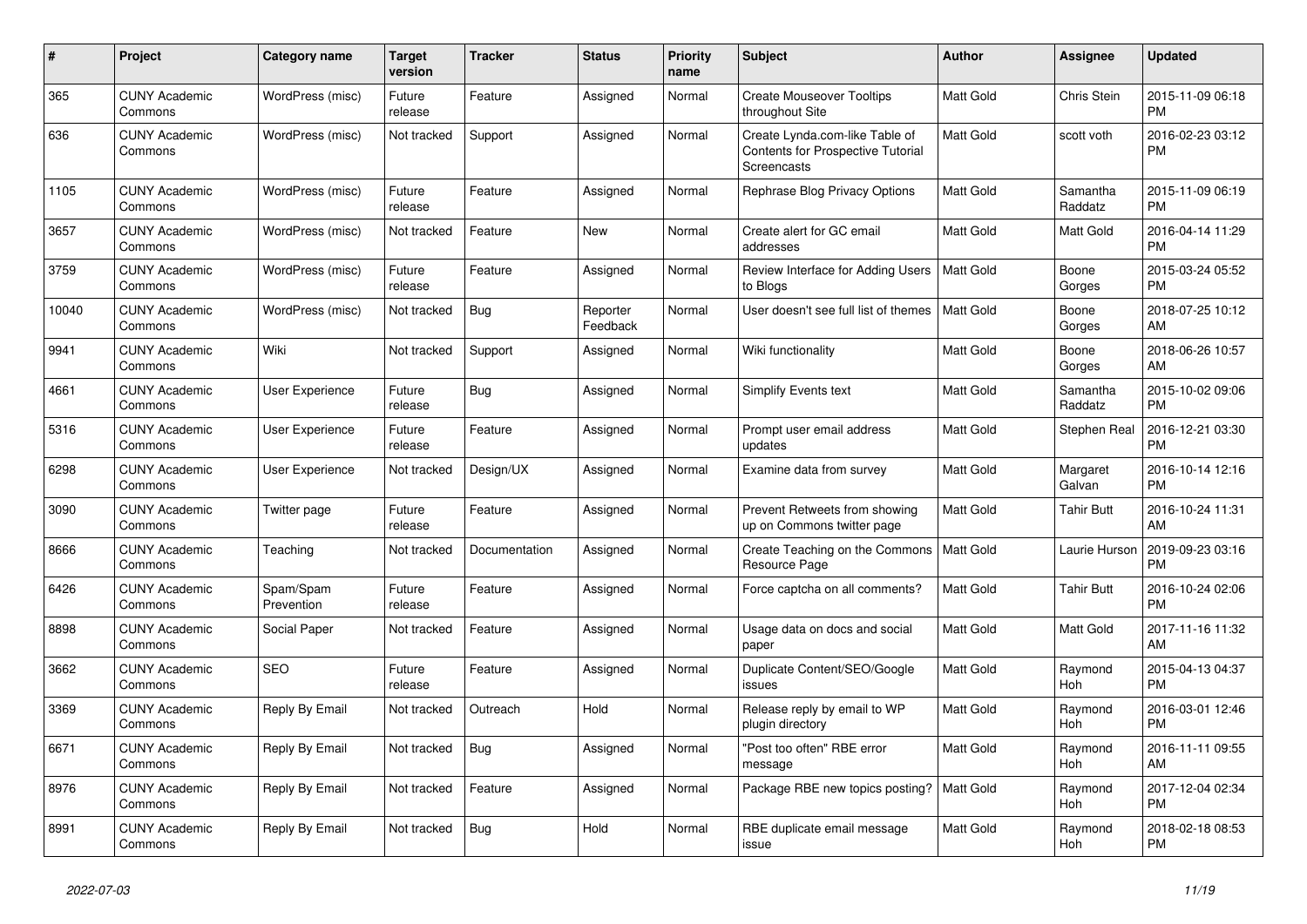| $\#$ | Project                         | <b>Category name</b>    | <b>Target</b><br>version | <b>Tracker</b> | <b>Status</b>        | Priority<br>name | <b>Subject</b>                                                        | <b>Author</b>    | <b>Assignee</b>     | <b>Updated</b>                |
|------|---------------------------------|-------------------------|--------------------------|----------------|----------------------|------------------|-----------------------------------------------------------------------|------------------|---------------------|-------------------------------|
| 6014 | <b>CUNY Academic</b><br>Commons | Publicity               | Future<br>release        | Publicity      | Reporter<br>Feedback | Normal           | Google search listing                                                 | Matt Gold        | Boone<br>Gorges     | 2016-09-21 03:48<br><b>PM</b> |
| 6115 | <b>CUNY Academic</b><br>Commons | Publicity               | Not tracked              | Feature        | Assigned             | Normal           | create digital signage for GC                                         | <b>Matt Gold</b> | scott voth          | 2016-10-11 10:09<br><b>PM</b> |
| 3042 | <b>CUNY Academic</b><br>Commons | <b>Public Portfolio</b> | Future<br>release        | Feature        | Assigned             | Normal           | Browsing member interests                                             | Matt Gold        | Boone<br>Gorges     | 2015-03-21 09:04<br><b>PM</b> |
| 3220 | <b>CUNY Academic</b><br>Commons | <b>Public Portfolio</b> | Future<br>release        | Feature        | Assigned             | Normal           | Add indent/outdent option to<br>Formatting Buttons on Profile<br>Page | <b>Matt Gold</b> | Boone<br>Gorges     | 2014-05-21 10:39<br><b>PM</b> |
| 3768 | <b>CUNY Academic</b><br>Commons | <b>Public Portfolio</b> | Future<br>release        | Feature        | Assigned             | Normal           | Institutions/Past positions on<br>public portfolios                   | <b>Matt Gold</b> | Boone<br>Gorges     | 2018-04-23 10:44<br>AM        |
| 3770 | <b>CUNY Academic</b><br>Commons | <b>Public Portfolio</b> | Future<br>release        | Feature        | Assigned             | Normal           | Improve Layout/Formatting of<br>Positions Area on Public Portfolios   | <b>Matt Gold</b> | <b>Chris Stein</b>  | 2015-04-01 09:17<br><b>PM</b> |
| 4404 | <b>CUNY Academic</b><br>Commons | <b>Public Portfolio</b> | Future<br>release        | Design/UX      | Assigned             | Normal           | Change color of permissions info<br>on portfolio editing interface    | Matt Gold        | Samantha<br>Raddatz | 2015-08-11 05:28<br><b>PM</b> |
| 5955 | <b>CUNY Academic</b><br>Commons | Outreach                | Future<br>release        | Feature        | Assigned             | Normal           | Create auto-newsletter for<br>commons members                         | Matt Gold        | Luke Waltzer        | 2016-08-30 10:34<br>AM        |
| 9028 | <b>CUNY Academic</b><br>Commons | Onboarding              | Future<br>release        | Feature        | Assigned             | Normal           | suggest groups to new members<br>during the registration process      | <b>Matt Gold</b> | Chris Stein         | 2018-10-24 12:34<br><b>PM</b> |
| 3517 | <b>CUNY Academic</b><br>Commons | My Commons              | Future<br>release        | Feature        | Assigned             | Normal           | Mute/Unmute My Commons<br>updates                                     | Matt Gold        | Raymond<br>Hoh      | 2015-11-09 01:19<br><b>PM</b> |
| 3536 | <b>CUNY Academic</b><br>Commons | My Commons              | Future<br>release        | Feature        | Assigned             | Normal           | Infinite Scroll on My Commons<br>page                                 | Matt Gold        | Raymond<br>Hoh      | 2015-04-13 04:42<br><b>PM</b> |
| 3577 | <b>CUNY Academic</b><br>Commons | My Commons              | Future<br>release        | Design/UX      | Assigned             | Normal           | Replies to items in My Commons                                        | <b>Matt Gold</b> | Raymond<br>Hoh      | 2015-04-09 05:19<br><b>PM</b> |
| 4980 | <b>CUNY Academic</b><br>Commons | Home Page               | Future<br>release        | Feature        | Assigned             | Normal           | <b>CAC Featured Content -- Adding</b><br>Randomization                | Matt Gold        | Boone<br>Gorges     | 2016-12-12 03:01<br><b>PM</b> |
| 6995 | <b>CUNY Academic</b><br>Commons | Home Page               | Not tracked              | <b>Bug</b>     | Assigned             | Normal           | member filter on homepage not<br>working                              | Matt Gold        | Raymond<br>Hoh      | 2016-12-11 09:46<br><b>PM</b> |
| 1544 | <b>CUNY Academic</b><br>Commons | Groups (misc)           | Future<br>release        | Feature        | Reporter<br>Feedback | Normal           | Group Filtering and Sorting                                           | Matt Gold        | Chris Stein         | 2019-03-01 02:25<br><b>PM</b> |
| 7115 | <b>CUNY Academic</b><br>Commons | Groups (misc)           | Future<br>release        | Feature        | Reporter<br>Feedback | Normal           | make licensing info clear during<br>group creation                    | <b>Matt Gold</b> | Raymond<br>Hoh      | 2020-12-08 11:32<br>AM        |
| 9015 | <b>CUNY Academic</b><br>Commons | Groups (misc)           | Not tracked              | Outreach       | Assigned             | Normal           | Email group admins the email<br>addresses of their groups             | <b>Matt Gold</b> | Matt Gold           | 2018-01-02 09:54<br>AM        |
| 3308 | <b>CUNY Academic</b><br>Commons | Group Invitations       | Future<br>release        | Feature        | Assigned             | Normal           | Allow members to rescind group<br>invitations                         | Matt Gold        | Boone<br>Gorges     | 2015-04-01 08:53<br><b>PM</b> |
| 3419 | <b>CUNY Academic</b><br>Commons | Group Invitations       | 1.6.14                   | <b>Bug</b>     | Testing<br>Required  | Normal           | Neatening the display of<br>messages on group requests                | Matt Gold        | Boone<br>Gorges     | 2014-09-01 09:29<br><b>PM</b> |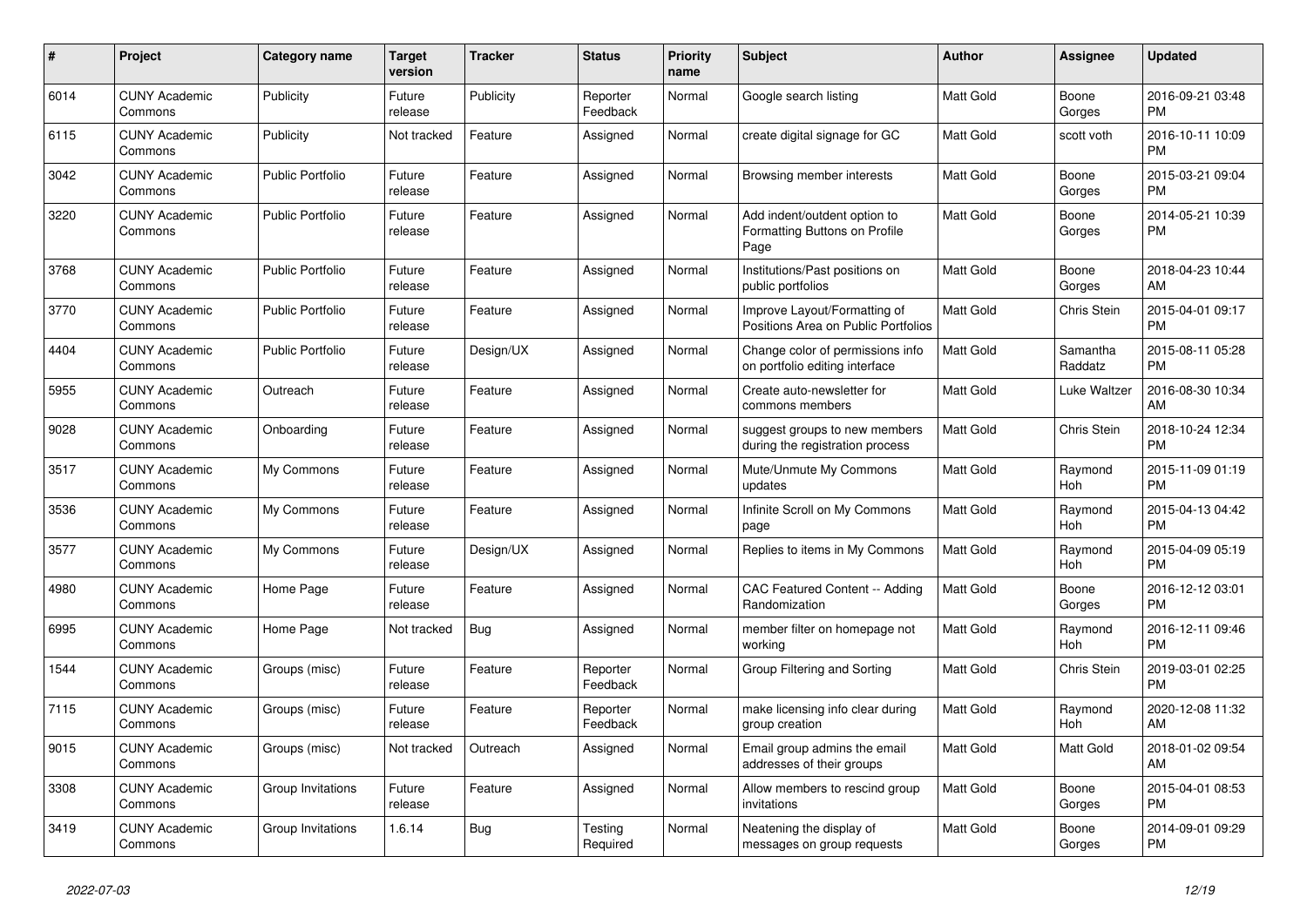| #     | <b>Project</b>                  | Category name              | Target<br>version | <b>Tracker</b> | <b>Status</b>        | Priority<br>name | <b>Subject</b>                                                       | <b>Author</b>    | Assignee            | <b>Updated</b>                |
|-------|---------------------------------|----------------------------|-------------------|----------------|----------------------|------------------|----------------------------------------------------------------------|------------------|---------------------|-------------------------------|
| 10659 | <b>CUNY Academic</b><br>Commons | Group Forums               | Future<br>release | Feature        | Assigned             | Normal           | Post to multiple groups via email                                    | Matt Gold        | Raymond<br>Hoh      | 2018-11-15 12:54<br>AM        |
| 653   | <b>CUNY Academic</b><br>Commons | <b>Group Blogs</b>         | Future<br>release | Feature        | Assigned             | Normal           | Redesign Integration of Groups<br>and Blogs                          | Matt Gold        | Samantha<br>Raddatz | 2015-11-09 05:40<br><b>PM</b> |
| 8756  | <b>CUNY Academic</b><br>Commons | Group Blogs                | Future<br>release | Feature        | Hold                 | Normal           | Connect multiple blogs to one<br>group?                              | <b>Matt Gold</b> | Boone<br>Gorges     | 2017-09-30 10:42<br>AM        |
| 4053  | <b>CUNY Academic</b><br>Commons | Events                     | Future<br>release | Feature        | Assigned             | Normal           | Create new tab for past events                                       | Matt Gold        | Boone<br>Gorges     | 2015-05-12 02:10<br><b>PM</b> |
| 4238  | <b>CUNY Academic</b><br>Commons | Events                     | Future<br>release | Feature        | Assigned             | Normal           | Copy Events to Other Groups?                                         | Matt Gold        | Boone<br>Gorges     | 2015-07-02 10:08<br>AM.       |
| 4903  | <b>CUNY Academic</b><br>Commons | Events                     | Future<br>release | Design/UX      | Assigned             | Normal           | Improving visual appearance of<br>event calendars                    | Matt Gold        | Boone<br>Gorges     | 2016-10-13 11:51<br>AM        |
| 5696  | <b>CUNY Academic</b><br>Commons | Events                     | Future<br>release | Feature        | Assigned             | Normal           | Events Calendar - display options<br>/ calendar aggregation          | <b>Matt Gold</b> | Boone<br>Gorges     | 2016-10-13 11:44<br>AM        |
| 9979  | <b>CUNY Academic</b><br>Commons | <b>Email Notifications</b> | Not tracked       | Bug            | Reporter<br>Feedback | Normal           | Reports of slow email activation<br>emails                           | <b>Matt Gold</b> | Boone<br>Gorges     | 2018-08-29 09:40<br>PM.       |
| 15604 | <b>CUNY Academic</b><br>Commons | <b>Email Notifications</b> | Future<br>release | Feature        | Assigned             | Normal           | <b>Restructure Commons Group</b><br><b>Digest Email Messages</b>     | Matt Gold        | Boone<br>Gorges     | 2022-05-26 10:45<br>AM        |
| 3524  | <b>CUNY Academic</b><br>Commons | Documentation              | Not tracked       | Documentation  | Assigned             | Normal           | Post describing all you can do<br>when starting up a new blog/group  | Matt Gold        | scott voth          | 2014-10-04 12:56<br><b>PM</b> |
| 8902  | <b>CUNY Academic</b><br>Commons | Design                     | Not tracked       | Feature        | Assigned             | Normal           | Report back on research on<br><b>BuddyPress themes</b>               | Matt Gold        | Michael Smith       | 2017-11-10 12:31<br><b>PM</b> |
| 4027  | <b>CUNY Academic</b><br>Commons | Commons In A Box           | Not tracked       | Design/UX      | Assigned             | Normal           | Usability review of CBOX update<br>procedures                        | Matt Gold        | Samantha<br>Raddatz | 2015-05-11 06:36<br><b>PM</b> |
| 2523  | <b>CUNY Academic</b><br>Commons | <b>BuddyPress Docs</b>     | Future<br>release | Feature        | Assigned             | Normal           | Allow Users to Upload Images to<br><b>BP</b> Docs                    | <b>Matt Gold</b> | Boone<br>Gorges     | 2015-11-09 06:14<br><b>PM</b> |
| 377   | <b>CUNY Academic</b><br>Commons | BuddyPress (misc)          | Future<br>release | Feature        | Assigned             | Normal           | Like buttons                                                         | <b>Matt Gold</b> | Boone<br>Gorges     | 2010-11-16 05:13<br>PM.       |
| 435   | <b>CUNY Academic</b><br>Commons | BuddyPress (misc)          | Future<br>release | Feature        | Assigned             | Normal           | Include Avatar Images in Forum<br><b>Post Notification Emails</b>    | Matt Gold        | Boone<br>Gorges     | 2010-12-08 12:40<br><b>PM</b> |
| 500   | <b>CUNY Academic</b><br>Commons | BuddyPress (misc)          | Future<br>release | Feature        | Assigned             | Normal           | <b>Export Group Data</b>                                             | <b>Matt Gold</b> | Boone<br>Gorges     | 2010-12-19 12:09<br><b>PM</b> |
| 554   | <b>CUNY Academic</b><br>Commons | BuddyPress (misc)          | Future<br>release | Feature        | Assigned             | Normal           | Add Trackback notifications to<br>site-wide activity feed            | <b>Matt Gold</b> | Boone<br>Gorges     | 2015-11-09 06:19<br><b>PM</b> |
| 599   | <b>CUNY Academic</b><br>Commons | <b>BuddyPress (misc)</b>   | Future<br>release | Feature        | Assigned             | Normal           | Consider adding rating plugins for<br><b>BuddyPress/BBPress</b>      | Matt Gold        | Boone<br>Gorges     | 2011-08-22 06:50<br><b>PM</b> |
| 635   | <b>CUNY Academic</b><br>Commons | BuddyPress (misc)          | Future<br>release | Feature        | Assigned             | Normal           | Big Blue Button -<br>Videoconferencing in Groups and<br><b>Blogs</b> | Matt Gold        | Boone<br>Gorges     | 2011-03-14 03:24<br><b>PM</b> |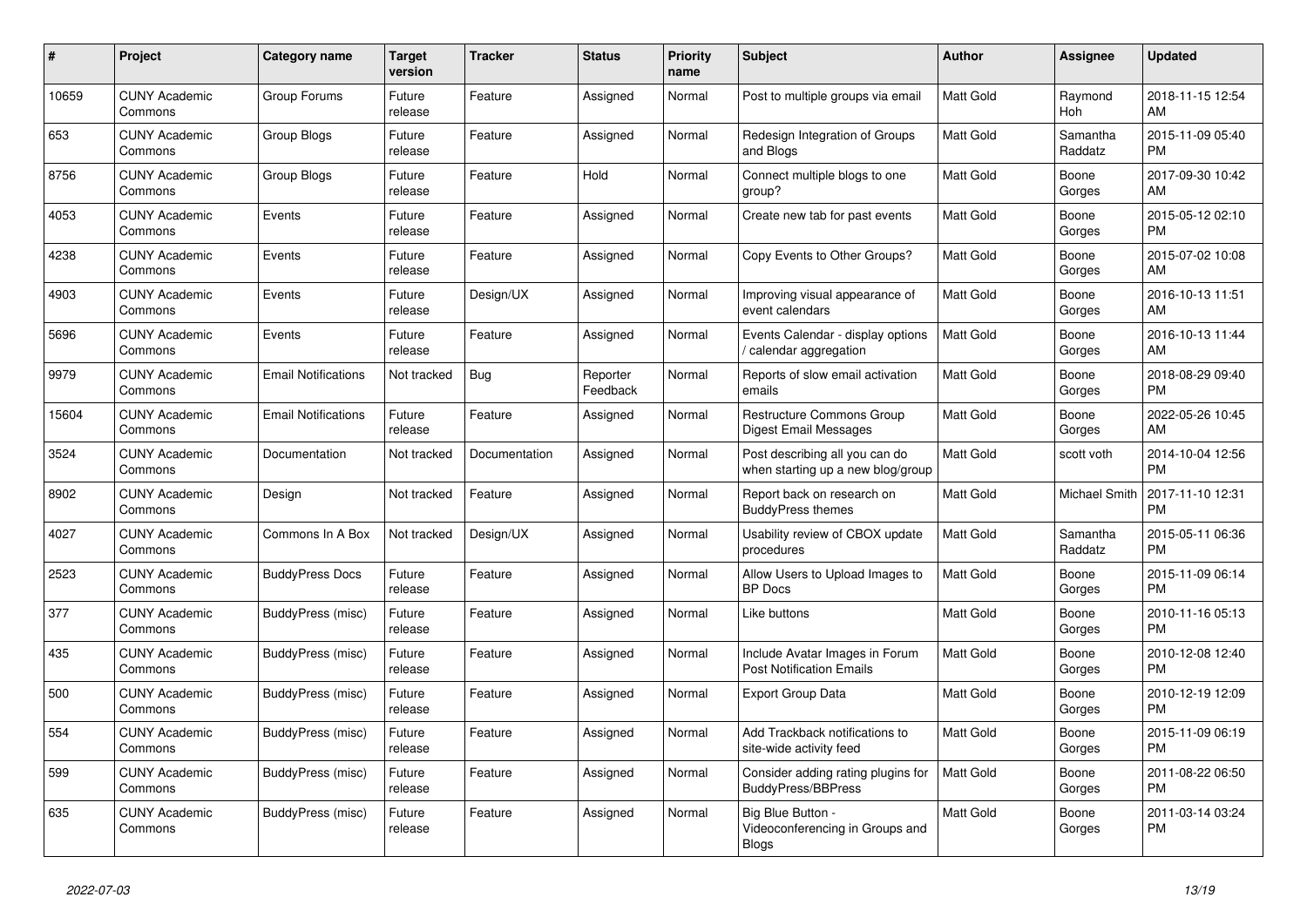| #     | Project                         | <b>Category name</b>     | <b>Target</b><br>version | <b>Tracker</b> | <b>Status</b>        | <b>Priority</b><br>name | <b>Subject</b>                                                                        | <b>Author</b>    | <b>Assignee</b>     | <b>Updated</b>                |
|-------|---------------------------------|--------------------------|--------------------------|----------------|----------------------|-------------------------|---------------------------------------------------------------------------------------|------------------|---------------------|-------------------------------|
| 8836  | <b>CUNY Academic</b><br>Commons | Blogs (BuddyPress)       | Future<br>release        | Feature        | Assigned             | Normal                  | Redesign site launch process                                                          | <b>Matt Gold</b> | Boone<br>Gorges     | 2019-10-03 02:49<br><b>PM</b> |
| 4070  | <b>CUNY Academic</b><br>Commons | Analytics                | Not tracked              | Support        | Assigned             | Normal                  | Request for JITP site analytics                                                       | <b>Matt Gold</b> | Seth Persons        | 2016-02-23 03:09<br><b>PM</b> |
| 5581  | <b>CUNY Academic</b><br>Commons | Analytics                | Future<br>release        | Feature        | Assigned             | Normal                  | Explore alternatives to Google<br>Analytics                                           | <b>Matt Gold</b> | Valerie<br>Townsend | 2020-04-17 03:12<br><b>PM</b> |
| 8900  | <b>CUNY Academic</b><br>Commons | Accessibility            | Future<br>release        | Feature        | Assigned             | Normal                  | Look into tools to enforce<br>accessibility in WP environment                         | <b>Matt Gold</b> | Boone<br>Gorges     | 2022-04-26 11:59<br>AM        |
| 8901  | <b>CUNY Academic</b><br>Commons | Accessibility            | Future<br>release        | Feature        | Assigned             | Normal                  | Theme analysis for accessibility                                                      | <b>Matt Gold</b> | Boone<br>Gorges     | 2022-04-26 11:59<br>AM        |
| 4235  | <b>CUNY Academic</b><br>Commons |                          | Not tracked              | Design/UX      | Assigned             | Normal                  | Explore user experience around<br>comments on forum topics vs docs                    | <b>Matt Gold</b> | Samantha<br>Raddatz | 2015-07-21 10:23<br>AM        |
| 8837  | <b>CUNY Academic</b><br>Commons |                          | Not tracked              | Feature        | Assigned             | Normal                  | Create a form to request info from<br>people requesting premium<br>themes and plugins | <b>Matt Gold</b> | Marilyn<br>Weber    | 2017-11-14 03:35<br><b>PM</b> |
| 13949 | <b>CUNY Academic</b><br>Commons |                          | Not tracked              | Bug            | <b>New</b>           | Normal                  | Continued debugging of runaway<br>MySQL connections                                   | <b>Matt Gold</b> | Boone<br>Gorges     | 2021-09-14 10:42<br>AM        |
| 16307 | <b>CUNY Academic</b><br>Commons |                          |                          | Bug            | New                  | Normal                  | Add brief messaging to<br>accept/decline group membership<br>requests                 | <b>Matt Gold</b> | Boone<br>Gorges     | 2022-06-27 06:13<br><b>PM</b> |
| 8992  | <b>NYCDH Community</b><br>Site  |                          |                          | Bug            | Assigned             | Normal                  | Multiple RBE error reports                                                            | Matt Gold        | Raymond<br>Hoh      | 2017-12-11 05:43<br><b>PM</b> |
| 1562  | <b>CUNY Academic</b><br>Commons | <b>WordPress Plugins</b> | Future<br>release        | Feature        | Assigned             | Low                     | Play with NYT Collaborative<br>Authoring Tool                                         | <b>Matt Gold</b> | Boone<br>Gorges     | 2015-01-05 08:47<br><b>PM</b> |
| 2223  | <b>CUNY Academic</b><br>Commons | <b>WordPress Plugins</b> | Future<br>release        | Feature        | Assigned             | Low                     | Add Participad to the CUNY<br><b>Academic Commons</b>                                 | <b>Matt Gold</b> | Boone<br>Gorges     | 2014-09-17 10:03<br><b>PM</b> |
| 940   | <b>CUNY Academic</b><br>Commons | Redmine                  | Future<br>release        | Feature        | Assigned             | Low                     | Communication with users after<br>releases                                            | <b>Matt Gold</b> | Dominic<br>Giglio   | 2012-09-09 04:36<br><b>PM</b> |
| 2013  | <b>CUNY Academic</b><br>Commons | <b>Public Portfolio</b>  | Future<br>release        | Feature        | Assigned             | Low                     | Have Profile Privacy Options show   Matt Gold<br>up only for filled-in fields         |                  | Boone<br>Gorges     | 2015-11-09 06:09<br><b>PM</b> |
| 1456  | <b>CUNY Academic</b><br>Commons | Group Invitations        | Future<br>release        | Feature        | Reporter<br>Feedback | Low                     | Invite to Group Button from Profile<br>Field                                          | <b>Matt Gold</b> | Samantha<br>Raddatz | 2015-11-09 05:59<br><b>PM</b> |
| 1192  | <b>CUNY Academic</b><br>Commons | Group Files              | Future<br>release        | Feature        | Assigned             | Low                     | When posting group files, allow<br>users to add a category without<br>saving          | Matt Gold        | Raymond<br>Hoh      | 2015-11-09 05:53<br><b>PM</b> |
| 3080  | <b>CUNY Academic</b><br>Commons | <b>Group Files</b>       | Future<br>release        | Feature        | Assigned             | Low                     | Create a system to keep track of<br>file changes                                      | <b>Matt Gold</b> | Boone<br>Gorges     | 2014-02-26 10:04<br><b>PM</b> |
| 3354  | <b>CUNY Academic</b><br>Commons | <b>Group Files</b>       | Future<br>release        | Feature        | Assigned             | Low                     | Allow Group Download of Multiple<br><b>Selected Files</b>                             | <b>Matt Gold</b> | Chris Stein         | 2014-08-01 08:50<br>AM        |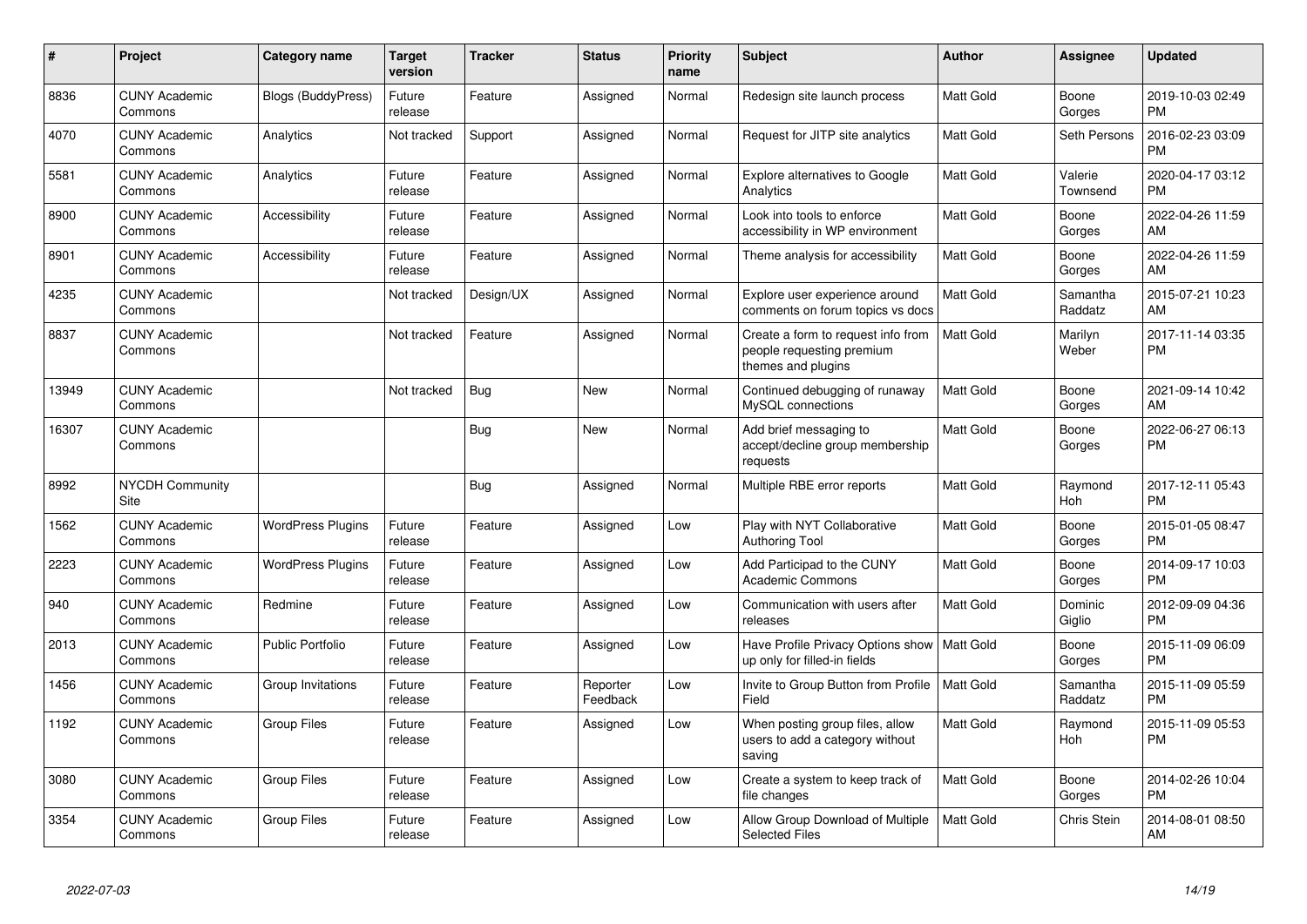| #    | <b>Project</b>                  | Category name              | <b>Target</b><br>version | <b>Tracker</b> | <b>Status</b> | <b>Priority</b><br>name | <b>Subject</b>                                                                                                                               | <b>Author</b>          | Assignee            | <b>Updated</b>                |
|------|---------------------------------|----------------------------|--------------------------|----------------|---------------|-------------------------|----------------------------------------------------------------------------------------------------------------------------------------------|------------------------|---------------------|-------------------------------|
| 5016 | <b>CUNY Academic</b><br>Commons | Events                     | Future<br>release        | Feature        | Assigned      | Low                     | Allow comments to be posted on<br>events                                                                                                     | Matt Gold              | Raymond<br>Hoh      | 2019-03-01 02:23<br><b>PM</b> |
| 333  | <b>CUNY Academic</b><br>Commons | <b>Email Notifications</b> | Future<br>release        | Feature        | Assigned      | Low                     | Delay Forum Notification Email<br>Delivery Until After Editing Period<br>Ends                                                                | <b>Matt Gold</b>       | Raymond<br>Hoh      | 2015-11-09 06:01<br><b>PM</b> |
| 310  | <b>CUNY Academic</b><br>Commons | BuddyPress (misc)          | Future<br>release        | Feature        | Assigned      | Low                     | <b>Friend Request Email</b>                                                                                                                  | <b>Matt Gold</b>       | Samantha<br>Raddatz | 2015-11-09 05:08<br><b>PM</b> |
| 2618 | <b>NYCDH Community</b><br>Site  |                            |                          | Bug            | Assigned      | Low                     | Mark blogs as spam when created<br>by users marked as spam                                                                                   | l Matt Gold            | Boone<br>Gorges     | 2013-06-09 11:38<br><b>PM</b> |
| 481  | <b>CUNY Academic</b><br>Commons | Groups (misc)              | Future<br>release        | Feature        | Assigned      | Normal                  | ability to archive inactive groups<br>and blogs                                                                                              | Michael Mandiberg      | Samantha<br>Raddatz | 2015-11-09 05:56<br><b>PM</b> |
| 9908 | <b>CUNY Academic</b><br>Commons |                            | Not tracked              | Feature        | New           | Normal                  | Is it possible to send email<br>updates to users (or an email<br>address not on the list) for only a<br>single page AFTER being<br>prompted? | <b>Michael Shields</b> | scott voth          | 2018-06-11 01:34<br><b>PM</b> |
| 2167 | <b>CUNY Academic</b><br>Commons | WordPress (misc)           | Future<br>release        | <b>Bug</b>     | Assigned      | Normal                  | CAC-Livestream Plugin Issues                                                                                                                 | Michael Smith          | Dominic<br>Giglio   | 2015-01-02 03:06<br><b>PM</b> |
| 3458 | <b>CUNY Academic</b><br>Commons | Groups (misc)              | Future<br>release        | Feature        | Assigned      | Normal                  | Filter Members of Group by<br>Campus                                                                                                         | <b>Michael Smith</b>   | Samantha<br>Raddatz | 2014-09-26 08:32<br><b>PM</b> |
| 3506 | <b>CUNY Academic</b><br>Commons | Publicity                  | 1.7                      | Publicity      | <b>New</b>    | Normal                  | Prepare 1.7 email messaging                                                                                                                  | Micki Kaufman          | Micki<br>Kaufman    | 2014-10-01 12:36<br><b>PM</b> |
| 3509 | <b>CUNY Academic</b><br>Commons | Publicity                  | 1.7                      | Publicity      | <b>New</b>    | Normal                  | Create 1.7 digital signage imagery                                                                                                           | Micki Kaufman          | Marilyn<br>Weber    | 2014-10-01 12:40<br><b>PM</b> |
| 3510 | <b>CUNY Academic</b><br>Commons | Publicity                  | 1.7                      | Publicity      | Assigned      | Normal                  | Post on the News Blog re: 'My<br>Commons'                                                                                                    | Micki Kaufman          | Sarah<br>Morgano    | 2014-10-15 11:18<br>AM        |
| 3511 | <b>CUNY Academic</b><br>Commons | Publicity                  | 1.7                      | Publicity      | Assigned      | Normal                  | Social media for 1.7                                                                                                                         | Micki Kaufman          | Sarah<br>Morgano    | 2014-10-14 03:32<br><b>PM</b> |
| 2753 | <b>CUNY Academic</b><br>Commons | <b>Public Portfolio</b>    | Future<br>release        | Feature        | <b>New</b>    | Normal                  | Create actual actual tagification in<br>academic interests and other<br>fields                                                               | Micki Kaufman          | Boone<br>Gorges     | 2015-01-05 08:52<br><b>PM</b> |
| 2754 | <b>CUNY Academic</b><br>Commons | Design                     | Future<br>release        | Feature        | Assigned      | Normal                  | Determine strategy for CAC logo<br>handling in top header                                                                                    | Micki Kaufman          | Chris Stein         | 2015-01-05 08:53<br><b>PM</b> |
| 3475 | <b>CUNY Academic</b><br>Commons | Events                     | Future<br>release        | Feature        | Assigned      | Normal                  | Request to add plugin to<br>streamline room<br>booking/appointment booking                                                                   | Naomi Barrettara       | Boone<br>Gorges     | 2014-12-01 05:14<br><b>PM</b> |
| 9346 | <b>CUNY Academic</b><br>Commons | WordPress (misc)           | Not tracked              | Bug            | <b>New</b>    | Normal                  | Clone cetls.bmcc.cuny.edu for<br>development                                                                                                 | Owen Roberts           | Raymond<br>Hoh      | 2018-03-06 05:35<br><b>PM</b> |
| 6665 | <b>CUNY Academic</b><br>Commons |                            | Not tracked              | Publicity      | <b>New</b>    | Normal                  | Dead Link in 1.10 announcement<br>post                                                                                                       | Paige Dupont           | <b>Stephen Real</b> | 2016-12-01 03:11<br><b>PM</b> |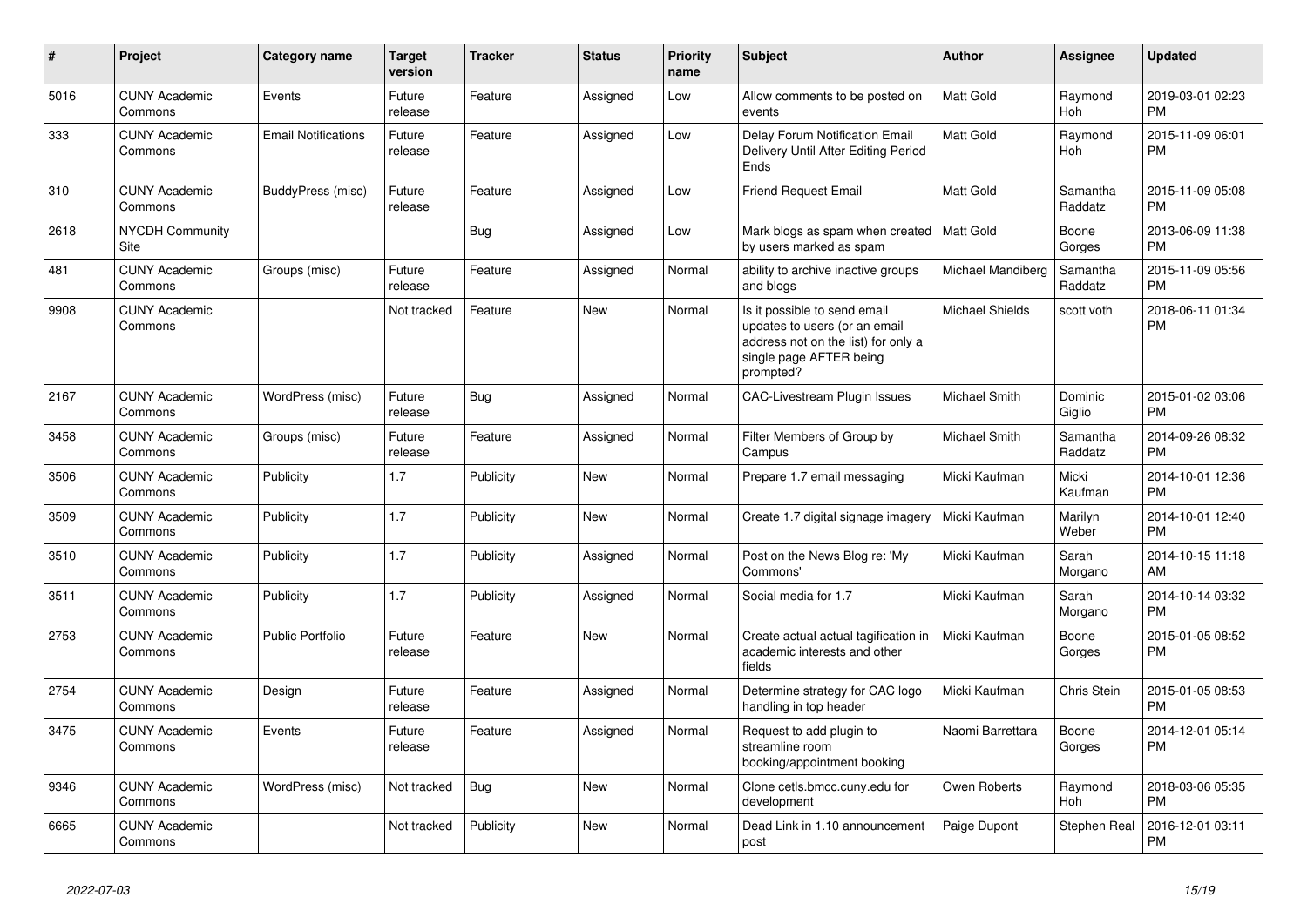| #     | Project                         | <b>Category name</b>     | <b>Target</b><br>version | <b>Tracker</b> | <b>Status</b>        | <b>Priority</b><br>name | <b>Subject</b>                                                                                  | <b>Author</b>           | Assignee            | <b>Updated</b>                |
|-------|---------------------------------|--------------------------|--------------------------|----------------|----------------------|-------------------------|-------------------------------------------------------------------------------------------------|-------------------------|---------------------|-------------------------------|
| 11449 | <b>CUNY Academic</b><br>Commons | WordPress - Media        | Not tracked              | Support        | Reporter<br>Feedback | Normal                  | Cloning Media Library for JITP<br>from Staging to Production Site                               | <b>Patrick DeDauw</b>   | Boone<br>Gorges     | 2019-05-13 12:00<br><b>PM</b> |
| 14483 | <b>CUNY Academic</b><br>Commons | WordPress - Media        | Not tracked              | Bug            | Reporter<br>Feedback | Normal                  | Wordpress PDF Embed Stopped<br>Working after JITP Media Clone                                   | Patrick DeDauw          | Boone<br>Gorges     | 2021-05-20 01:51<br><b>PM</b> |
| 8675  | <b>CUNY Academic</b><br>Commons | User Onboarding          | Future<br>release        | Bug            | Reporter<br>Feedback | Low                     | Add new User search screen calls<br>for the input of email address but<br>doesn't work with one | Paul Hebert             | Boone<br>Gorges     | 2017-10-11 11:17<br>AM        |
| 16294 | <b>CUNY Academic</b><br>Commons |                          |                          | Bug            | <b>New</b>           | Urgent                  | CAC is down                                                                                     | Raffi<br>Khatchadourian |                     | 2022-06-27 02:00<br><b>PM</b> |
| 15516 | <b>CUNY Academic</b><br>Commons | <b>WordPress Plugins</b> |                          | <b>Bug</b>     | Reporter<br>Feedback | Normal                  | Can't publish or save draft of post<br>on wordpress.com                                         | Raffi<br>Khatchadourian | Raymond<br>Hoh      | 2022-03-02 05:52<br><b>PM</b> |
| 16314 | <b>CUNY Academic</b><br>Commons | <b>WordPress Plugins</b> |                          | Feature        | New                  | Normal                  | Install Multicollab plug-in?                                                                    | Raffi<br>Khatchadourian |                     | 2022-06-29 03:44<br><b>PM</b> |
| 5182  | <b>CUNY Academic</b><br>Commons | Social Paper             | Future<br>release        | Design/UX      | <b>New</b>           | Normal                  | "Publishing" a private paper on<br>social paper?                                                | Raffi<br>Khatchadourian | Boone<br>Gorges     | 2016-10-13 04:12<br><b>PM</b> |
| 5183  | <b>CUNY Academic</b><br>Commons | Social Paper             | Future<br>release        | Design/UX      | <b>New</b>           | Normal                  | Creating a new paper when<br>viewing an existing paper                                          | Raffi<br>Khatchadourian | Samantha<br>Raddatz | 2016-02-02 12:09<br><b>PM</b> |
| 15242 | <b>CUNY Academic</b><br>Commons | Performance              | Not tracked              | Bug            | Reporter<br>Feedback | Normal                  | Slugist site                                                                                    | Raffi<br>Khatchadourian | Boone<br>Gorges     | 2022-02-07 11:14<br>AM        |
| 11077 | <b>CUNY Academic</b><br>Commons | Events                   | Not tracked              | Feature        | Reporter<br>Feedback | Normal                  | Show event category description<br>in event list view                                           | Raffi<br>Khatchadourian |                     | 2019-02-12 10:38<br><b>PM</b> |
| 9420  | <b>CUNY Academic</b><br>Commons | cuny.is                  | Not tracked              | Feature        | New                  | Normal                  | Request for http://cuny.is/streams                                                              | Raffi<br>Khatchadourian | Marilyn<br>Weber    | 2018-04-02 10:08<br><b>AM</b> |
| 14792 | <b>CUNY Academic</b><br>Commons |                          |                          | <b>Bug</b>     | New                  | Normal                  | Inconsistent email notifications<br>from gravity forms                                          | Raffi<br>Khatchadourian |                     | 2021-10-04 01:50<br><b>PM</b> |
| 16290 | <b>CUNY Academic</b><br>Commons |                          |                          | Feature        | Reporter<br>Feedback | Normal                  | Add Table Of Contents Block<br>plug-in                                                          | Raffi<br>Khatchadourian |                     | 2022-06-24 10:26<br>AM        |
| 8498  | <b>CUNY Academic</b><br>Commons | <b>WordPress Plugins</b> | Future<br>release        | Feature        | New                  | Low                     | <b>Gravity Forms Email Users</b>                                                                | Raffi<br>Khatchadourian | Matt Gold           | 2017-10-13 12:58<br><b>PM</b> |
| 3691  | <b>CUNY Academic</b><br>Commons | <b>WordPress Plugins</b> | Future<br>release        | <b>Bug</b>     | <b>New</b>           | Normal                  | <b>WPMU Domain Mapping</b><br>Debugging on cdev                                                 | Raymond Hoh             | Matt Gold           | 2014-12-12 09:04<br><b>AM</b> |
| 3939  | <b>CUNY Academic</b><br>Commons | <b>WordPress Plugins</b> | Future<br>release        | Bug            | Hold                 | Normal                  | Activity stream support for<br>Co-Authors Plus plugin                                           | Raymond Hoh             | Raymond<br>Hoh      | 2015-11-09 06:13<br><b>PM</b> |
| 16319 | <b>CUNY Academic</b><br>Commons | <b>WordPress Plugins</b> | 2.0.3                    | Bug            | <b>New</b>           | Normal                  | Request for Events Calendar Pro<br>5.14.2 update                                                | Raymond Hoh             | Raymond<br>Hoh      | 2022-07-01 04:16<br><b>PM</b> |
| 16255 | <b>CUNY Academic</b><br>Commons | WordPress (misc)         |                          | <b>Bug</b>     | <b>New</b>           | Normal                  | Need to define 'MULTISITE'<br>constant in wp-config.php                                         | Raymond Hoh             |                     | 2022-06-19 09:31<br>AM        |
| 16177 | <b>CUNY Academic</b><br>Commons | Reply By Email           |                          | <b>Bug</b>     | <b>New</b>           | Normal                  | Switch to Inbound mode for RBE                                                                  | Raymond Hoh             | Raymond<br>Hoh      | 2022-05-30 04:32<br><b>PM</b> |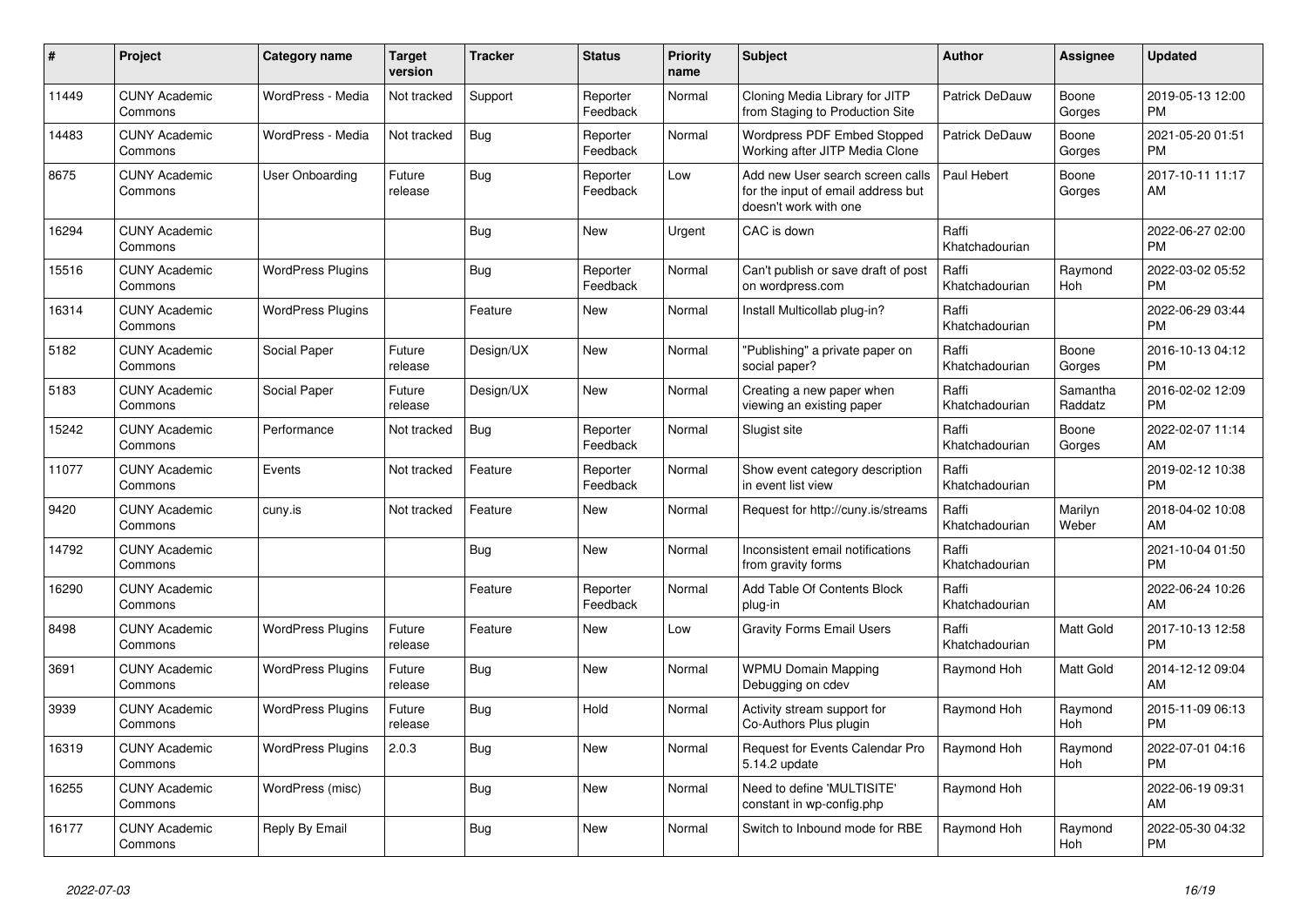| #     | Project                         | <b>Category name</b>     | Target<br>version | <b>Tracker</b> | <b>Status</b>        | Priority<br>name | <b>Subject</b>                                                  | <b>Author</b>    | <b>Assignee</b>     | <b>Updated</b>                |
|-------|---------------------------------|--------------------------|-------------------|----------------|----------------------|------------------|-----------------------------------------------------------------|------------------|---------------------|-------------------------------|
| 14908 | <b>CUNY Academic</b><br>Commons | Performance              |                   | Bug            | <b>New</b>           | Normal           | Stale object cache on cdev                                      | Raymond Hoh      | Boone<br>Gorges     | 2021-12-07 09:45<br><b>AM</b> |
| 14496 | <b>CUNY Academic</b><br>Commons | Domain Mapping           | Future<br>release | Bug            | <b>New</b>           | Normal           | Mapped domain SSO uses<br>third-party cookies                   | Raymond Hoh      | Raymond<br>Hoh      | 2021-05-24 04:03<br><b>PM</b> |
| 11243 | <b>CUNY Academic</b><br>Commons | BuddyPress (misc)        | Future<br>release | <b>Bug</b>     | <b>New</b>           | Normal           | Audit bp-custom.php                                             | Raymond Hoh      | Raymond<br>Hoh      | 2022-04-26 11:59<br>AM        |
| 14983 | <b>CUNY Academic</b><br>Commons | WordPress (misc)         | Not tracked       | Support        | Reporter<br>Feedback | Normal           | "Read More" tag not working                                     | Rebecca Krisel   | Raymond<br>Hoh      | 2021-11-23 01:17<br><b>PM</b> |
| 58    | <b>CUNY Academic</b><br>Commons | BuddyPress (misc)        | Future<br>release | Feature        | Assigned             | Low              | Make member search sortable by<br>last name                     | Roberta Brody    | Boone<br>Gorges     | 2010-08-26 02:38<br><b>PM</b> |
| 4222  | <b>CUNY Academic</b><br>Commons | <b>User Experience</b>   | Future<br>release | Design/UX      | <b>New</b>           | Normal           | Add information to 'Delete<br>Account' page                     | Samantha Raddatz | scott voth          | 2015-06-26 11:35<br><b>AM</b> |
| 4253  | <b>CUNY Academic</b><br>Commons | <b>Public Portfolio</b>  | Future<br>release | Design/UX      | <b>New</b>           | Normal           | Encourage users to add portfolio<br>content                     | Samantha Raddatz | Samantha<br>Raddatz | 2015-07-07 11:32<br>AM        |
| 4622  | <b>CUNY Academic</b><br>Commons | <b>Public Portfolio</b>  | Future<br>release | Design/UX      | <b>New</b>           | Normal           | <b>Profile Visibility Settings</b>                              | Samantha Raddatz | Samantha<br>Raddatz | 2015-09-21 12:18<br><b>PM</b> |
| 4221  | <b>CUNY Academic</b><br>Commons | Group Forums             | Future<br>release | Design/UX      | Assigned             | Normal           | Add 'Number of Posts' display<br>option to Forum page           | Samantha Raddatz | Samantha<br>Raddatz | 2015-06-26 02:21<br><b>PM</b> |
| 4592  | <b>CUNY Academic</b><br>Commons | Events                   | Future<br>release | Design/UX      | <b>New</b>           | Normal           | Event Creation - Venue Dropdown<br>Slow                         | Samantha Raddatz | Boone<br>Gorges     | 2015-09-14 04:56<br>PM        |
| 4225  | <b>CUNY Academic</b><br>Commons | DiRT Integration         | Future<br>release | Design/UX      | New                  | Normal           | Add information to DIRT page (in<br>Create a Group)             | Samantha Raddatz | Matt Gold           | 2015-06-26 03:14<br><b>PM</b> |
| 4226  | <b>CUNY Academic</b><br>Commons | <b>BuddyPress Docs</b>   | Future<br>release | Design/UX      | New                  | Normal           | Add option to connect a Doc with<br>a Group                     | Samantha Raddatz | Samantha<br>Raddatz | 2015-09-09 04:08<br><b>PM</b> |
| 5298  | <b>CUNY Academic</b><br>Commons |                          | Not tracked       | Publicity      | <b>New</b>           | Normal           | Survey Pop-Up Text                                              | Samantha Raddatz | Samantha<br>Raddatz | 2016-03-22 12:27<br><b>PM</b> |
| 5826  | <b>CUNY Academic</b><br>Commons | <b>WordPress Plugins</b> | Future<br>release | Support        | Reporter<br>Feedback | Normal           | <b>Remove Subscription Options</b><br>plugin from directory     | Sarah Morgano    | Sarah<br>Morgano    | 2016-10-21 04:14<br><b>PM</b> |
| 1888  | <b>CUNY Academic</b><br>Commons | Home Page                | Future<br>release | Feature        | Assigned             | Normal           | Refactor BP MPO Activity Filter to<br>support proper pagination | Sarah Morgano    | Boone<br>Gorges     | 2014-05-01 07:11<br><b>PM</b> |
| 585   | <b>CUNY Academic</b><br>Commons | Group Forums             | Future<br>release | Feature        | Assigned             | Normal           | Merge Forum Topics                                              | Sarah Morgano    | Boone<br>Gorges     | 2011-07-06 04:11<br><b>PM</b> |
| 3492  | <b>CUNY Academic</b><br>Commons | <b>WordPress Themes</b>  | Future<br>release | Support        | Assigned             | Normal           | Add CBOX theme to the<br>Commons                                | scott voth       | Raymond<br>Hoh      | 2014-10-08 05:55<br><b>PM</b> |
| 9515  | <b>CUNY Academic</b><br>Commons | <b>WordPress Plugins</b> | Not tracked       | Bug            | Reporter<br>Feedback | Normal           | Text to Speech plugin - "More<br>Slowly" checkbox not working   | scott voth       | Boone<br>Gorges     | 2018-06-13 02:26<br><b>PM</b> |
| 11788 | <b>CUNY Academic</b><br>Commons | <b>WordPress Plugins</b> | Future<br>release | Support        | Reporter<br>Feedback | Normal           | Plugin Request - Browse Aloud                                   | scott voth       |                     | 2019-09-24 08:42<br>AM        |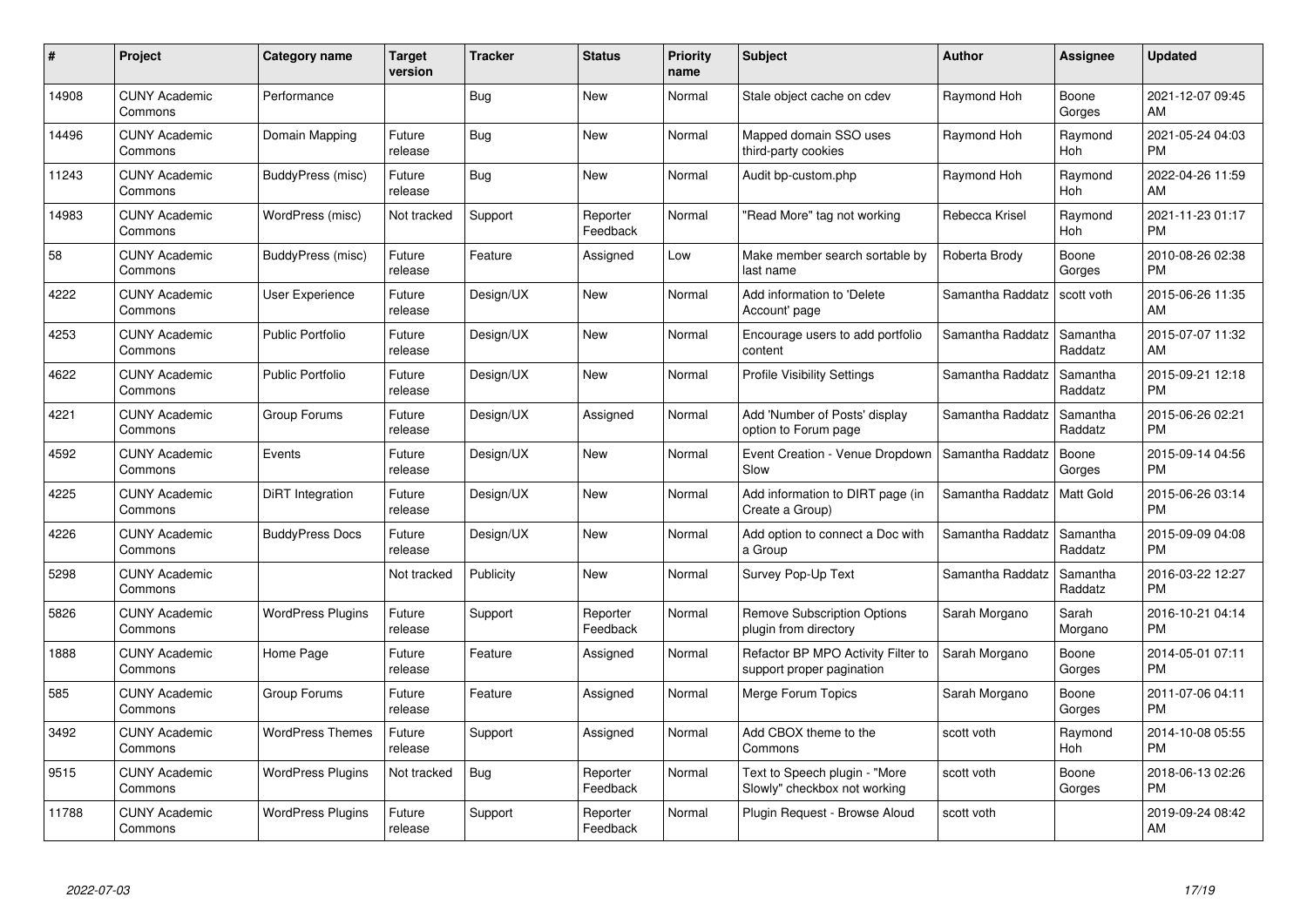| #     | Project                         | <b>Category name</b>     | <b>Target</b><br>version | <b>Tracker</b> | <b>Status</b>        | <b>Priority</b><br>name | <b>Subject</b>                                                                      | <b>Author</b> | <b>Assignee</b>    | <b>Updated</b>                |
|-------|---------------------------------|--------------------------|--------------------------|----------------|----------------------|-------------------------|-------------------------------------------------------------------------------------|---------------|--------------------|-------------------------------|
| 12573 | <b>CUNY Academic</b><br>Commons | <b>WordPress Plugins</b> | Future<br>release        | <b>Bug</b>     | New                  | Normal                  | <b>CommentPress Core Issues</b>                                                     | scott voth    |                    | 2020-03-24 04:32<br><b>PM</b> |
| 13946 | <b>CUNY Academic</b><br>Commons | <b>WordPress Plugins</b> | 2.1.0                    | Support        | Assigned             | Normal                  | <b>Custom Embed handler For</b><br>OneDrive files                                   | scott voth    | Raymond<br>Hoh     | 2022-05-26 10:46<br>AM        |
| 14113 | <b>CUNY Academic</b><br>Commons | WordPress (misc)         | Future<br>release        | <b>Bug</b>     | Hold                 | Normal                  | Block Editor Not Working on this<br>page - Json error                               | scott voth    | Boone<br>Gorges    | 2021-03-05 11:01<br>AM        |
| 15767 | <b>CUNY Academic</b><br>Commons | WordPress (misc)         |                          | Support        | <b>New</b>           | Normal                  | Site loading slowly                                                                 | scott voth    | Boone<br>Gorges    | 2022-04-04 08:56<br><b>PM</b> |
| 16245 | <b>CUNY Academic</b><br>Commons | WordPress (misc)         |                          | Bug            | Reporter<br>Feedback | Normal                  | Save Button missing on<br>WordPress Profile page                                    | scott voth    | Raymond<br>Hoh     | 2022-06-16 03:09<br><b>PM</b> |
| 11386 | <b>CUNY Academic</b><br>Commons | WordPress - Media        | Not tracked              | Support        | Reporter<br>Feedback | Normal                  | disappearing images                                                                 | scott voth    | Boone<br>Gorges    | 2019-05-14 10:32<br>AM        |
| 11860 | <b>CUNY Academic</b><br>Commons | Registration             | Future<br>release        | Feature        | <b>New</b>           | Normal                  | <b>Ensure Students Are Aware They</b><br>Can Use Aliases At Registration            | scott voth    |                    | 2019-09-24 08:46<br>AM        |
| 12247 | <b>CUNY Academic</b><br>Commons | Publicity                | Not tracked              | Support        | <b>New</b>           | Normal                  | <b>Screenshot of First Commons</b><br>Homepage                                      | scott voth    | scott voth         | 2020-01-14 12:08<br><b>PM</b> |
| 5827  | <b>CUNY Academic</b><br>Commons | Public Portfolio         | Future<br>release        | Bug            | Assigned             | Normal                  | Academic Interests square bracket<br>links not working                              | scott voth    | Chris Stein        | 2016-08-11 11:59<br><b>PM</b> |
| 10354 | <b>CUNY Academic</b><br>Commons | <b>Public Portfolio</b>  | Future<br>release        | Feature        | New                  | Normal                  | Opt out of Having a Profile Page                                                    | scott voth    | Chris Stein        | 2020-05-12 10:43<br>AM        |
| 11496 | <b>CUNY Academic</b><br>Commons | <b>Public Portfolio</b>  | 1.15.2                   | Support        | <b>New</b>           | Normal                  | Replace Twitter Icon on Member<br>Portfolio page                                    | scott voth    | Boone<br>Gorges    | 2019-06-06 01:03<br><b>PM</b> |
| 12392 | <b>CUNY Academic</b><br>Commons | Help/Codex               | Not tracked              | Documentation  | New                  | Normal                  | <b>Updates to Common Commons</b><br>Questions on Help Page                          | scott voth    | Margaret<br>Galvan | 2020-02-11 10:53<br>AM        |
| 4438  | <b>CUNY Academic</b><br>Commons | Events                   | Future<br>release        | Bug            | Assigned             | Normal                  | Events Calendar - Export<br><b>Recurring Events</b>                                 | scott voth    | Daniel Jones       | 2016-05-23 04:25<br><b>PM</b> |
| 11531 | <b>CUNY Academic</b><br>Commons | Events                   | Future<br>release        | Feature        | <b>New</b>           | Normal                  | Main Events calendar should<br>include non-public events that<br>user has access to | scott voth    | Boone<br>Gorges    | 2019-06-11 10:00<br>AM        |
| 10982 | <b>CUNY Academic</b><br>Commons | Domain Mapping           | Not tracked              | Support        | Reporter<br>Feedback | Normal                  | <b>CNAME</b> question                                                               | scott voth    |                    | 2019-01-22 04:29<br><b>PM</b> |
| 11493 | <b>CUNY Academic</b><br>Commons | Domain Mapping           | Not tracked              | Support        | Reporter<br>Feedback | Normal                  | Domain Mapping Request - Talia<br>Schaffer                                          | scott voth    | Matt Gold          | 2019-08-06 08:39<br>AM        |
| 10226 | <b>CUNY Academic</b><br>Commons | Courses                  | Future<br>release        | Feature        | <b>New</b>           | Normal                  | Add "My Courses" to drop down<br>list                                               | scott voth    | Boone<br>Gorges    | 2021-11-19 12:42<br><b>PM</b> |
| 14994 | <b>CUNY Academic</b><br>Commons | cdev.gc.cuny.edu         | Not tracked              | Support        | In Progress          | Normal                  | Clear Cache on CDEV                                                                 | scott voth    | Raymond<br>Hoh     | 2021-12-07 03:51<br><b>PM</b> |
| 10839 | <b>CUNY Academic</b><br>Commons | About page               | Not tracked              | Support        | <b>New</b>           | Normal                  | <b>Mission Statement Needs</b><br>Revision                                          | scott voth    | Matt Gold          | 2018-12-26 10:58<br>AM        |